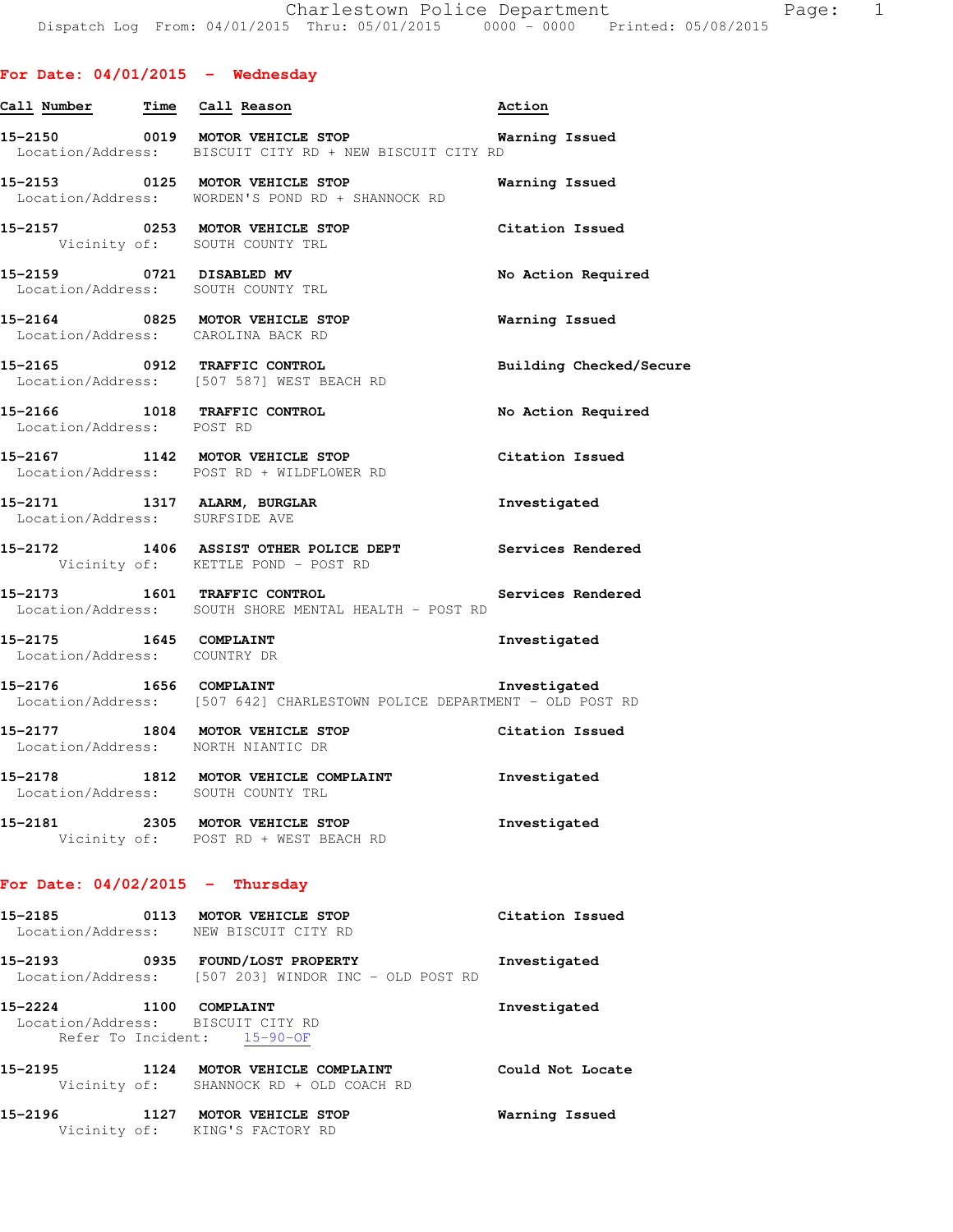**15-2198 1156 ALARM, FIRE Investigated**  Location/Address: [507 231] OCEAN HOUSE MARINA (MAIN FACILITY) - TOWN DOCK RD

**15-2200 1352 FOLLOW-UP INVESTIGATION Investigated**  Location/Address: BISCUIT CITY RD **15-2203 1725 ANIMAL COMPLAINT Investigated**  Location/Address: GENERAL STANTON LN **15-2204 1801 MOTOR VEHICLE COMPLAINT Investigated** 

Location/Address: CAROLINA BACK RD

## **For Date: 04/03/2015 - Friday**

- **15-2218 0159 MOTOR VEHICLE STOP Citation Issued**  Location/Address: [507 261] RTE 1 @ STATE GARAGE - POST RD
- **15-2221 0513 MOTOR VEHICLE STOP Warning Issued**  Location/Address: SOUTH COUNTY TRL + MAPLE LAKE FARM RD
- **15-2222 0526 MOTOR VEHICLE STOP Warning Issued**  Location/Address: SOUTH COUNTY TRL + NEW BISCUIT CITY RD
- **15-2225 0902 TRAFFIC CONTROL No Action Required**  Location/Address: POST RD + CROSS MILLS RD
- **15-2227 1003 ANIMAL COMPLAINT Investigated**  Location/Address: CAROLINA BACK RD
- **15-2228 1135 DISABLED MV Services Rendered**  Location/Address: POST RD + LAKESIDE DR
- **15-2229 1204 POLICE INFORMATION Services Rendered**  Location/Address: [507 31] BLUE SHUTTERS BEACH - EAST BEACH RD
- **15-2230 1339 WARRANT ARREST Could Not Locate**  Location/Address: BISCUIT CITY RD
- **15-2231 1350 POLICE INFORMATION Investigated**  Location/Address: MAPLE LAKE FARM RD
- **15-2232 1412 OFFICER WANTED Investigated**  Location/Address: BUCKEYE BROOK RD
- **15-2233 1429 WARRANT ARREST Arrest(s) Made**  Location/Address: [507 642] CHARLESTOWN POLICE DEPARTMENT - OLD POST RD Refer To Arrest: 15-25-AR Juvenile Arrest Age: 16 Charges: SEXUAL ASSAULT -1ST DEGREE
- SEXUAL ASSAULT -1ST DEGREE **15-2234 1442 ALARM, BURGLAR Investigated**  Location/Address: [507 514] COVE DR
- **15-2235 1524 TRANSPORT Services Rendered**  Location/Address: [507 642] CHARLESTOWN POLICE DEPARTMENT - OLD POST RD
- **15-2236 1818 ANIMAL COMPLAINT Report Taken**  Location/Address: [507 642] CHARLESTOWN POLICE DEPARTMENT - OLD POST RD Refer To Incident: 15-91-OF

#### **For Date: 04/04/2015 - Saturday**

**15-2244 0101 OFFICER WANTED Arrest(s) Made**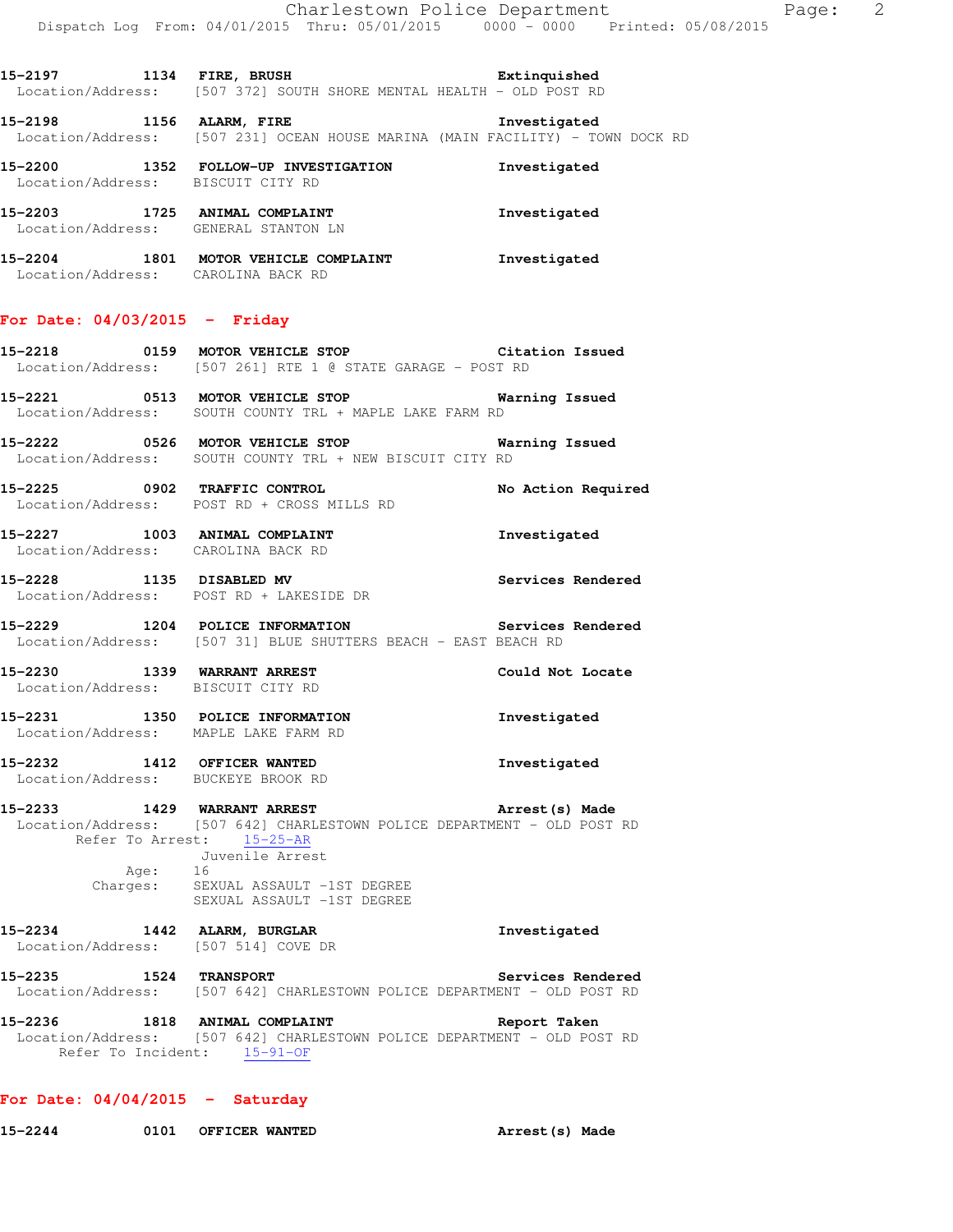Charlestown Police Department Page: 3 Dispatch Log From: 04/01/2015 Thru: 05/01/2015 0000 - 0000 Printed: 05/08/2015 Location/Address: OLD SHANNOCK RD Refer To Arrest: 15-26-AR Arrest: BRENNAN, JOHN L Address: 203 FENNER HILL RD RICHMOND, RI Age: 43 Charges: DOMESTIC-B&E DWELLING HOUSE W/O CONSENT DOMESTIC-DISORDERLY CONDUCT DOMESTIC-VANDALISM/MALICIOUS INJURY TO PROP DOMESTIC-SIMPLE ASSAULT/BATTERY-3RD OFFENSE **15-2248 0546 MOTOR VEHICLE STOP No Action Required**  Location/Address: [507 263] RTE 1 @ TOURIST INFO - POST RD **15-2250 0933 TRAFFIC CONTROL No Action Required**  Location/Address: POST RD **15-2253 1120 MVA - Minor Investigated**  Location/Address: POST RD Refer To Accident: 15-43-AC **15-2254 1204 ALARM, BURGLAR Building Checked/Secure**  Location/Address: DUDLEY LN **15-2255 1215 TRANSPORT Services Rendered**  Location/Address: [507 642] CHARLESTOWN POLICE DEPARTMENT - OLD POST RD **15-2256 1223 ASSIST CITIZEN Services Rendered**  Location/Address: COLONY RD **15-2258 1259 ALARM, BURGLAR Building Checked/Secure**  Location/Address: [507 561] SHANNOCK RD **15-2260 1324 POLICE INFORMATION Investigated**  Location/Address: LIISA DR Refer To Incident: 15-92-OF **15-2261 1359 ROAD HAZARD/OBSTRUCTION Investigated**  Location/Address: OLD COACH RD **15-2262 1441 ALARM, BURGLAR No Action Required**  Location/Address: DUDLEY LN **15-2264 1625 ALARM, BURGLAR Investigated**  Location/Address: [507 455] SHIRLEY DR **15-2266 1745 TRAFFIC CONTROL No Action Required**  Location/Address: SOUTH SHORE MENTAL HEALTH - POST RD **15-2271 2100 OFFICER WANTED Investigated**  Location/Address: ELIZABETH COOPER DR **For Date: 04/05/2015 - Sunday 15-2275 0016 MOTOR VEHICLE COMPLAINT Services Rendered**  Location/Address: POST RD **15-2278 0917 MOTOR VEHICLE STOP Warning Issued**  Location/Address: POST RD + PROSSER TRL **15-2282 1212 MOTOR VEHICLE STOP Warning Issued**  Location/Address: POST RD + TAMANACO DR **15-2283 1254 SUSPICIOUS ACTIVITY/VEHICLE Investigated** 

 Location/Address: BUCKEYE BROOK RD **15-2284 1602 FIRE, BRUSH Investigated**  Location/Address: KLONDIKE RD

**15-2291 2118 MOTOR VEHICLE COMPLAINT Investigated**  Location/Address: SOUTH COUNTY TRL + JONATHAN DR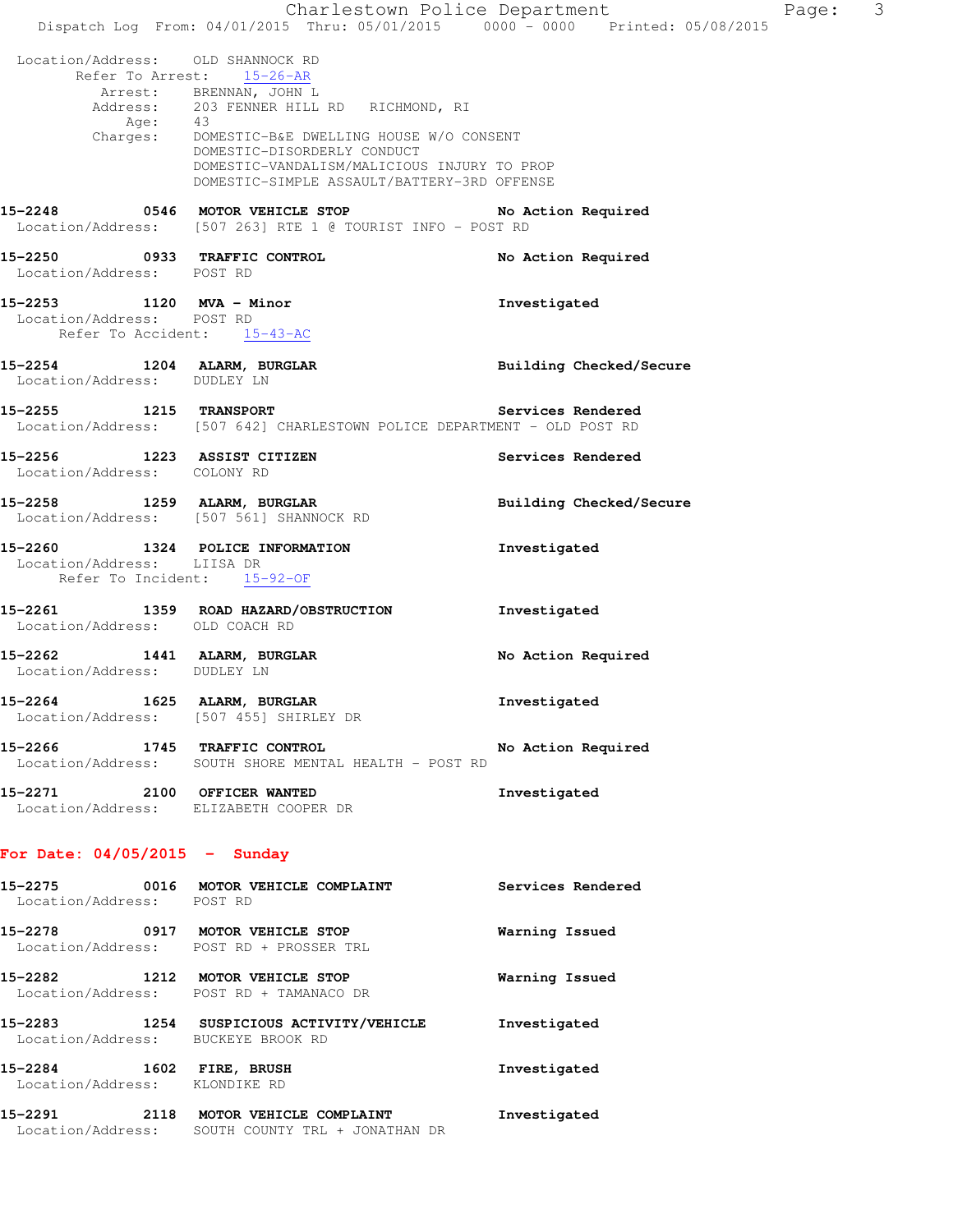|                                  | 15-2298 0340 MOTOR VEHICLE STOP Warning Issued<br>Location/Address: POST RD + EAST BEACH RD                                                                  |                    |
|----------------------------------|--------------------------------------------------------------------------------------------------------------------------------------------------------------|--------------------|
|                                  | 15-2300 0514 MOTOR VEHICLE STOP Citation Issued<br>Location/Address: [507 303] RTE 1 @ SOUTH SHORE MENTAL HEALTH - POST RD                                   |                    |
|                                  | 15-2301 0549 MOTOR VEHICLE STOP Citation Issued<br>Location/Address: [507 303] POST RD + EAST BEACH RD                                                       |                    |
|                                  | 15-2302 0556 TRAFFIC CONTROL No Action Required<br>Location/Address: POST RD + NARROW LN                                                                     |                    |
|                                  | 15-2309 0822 MOTOR VEHICLE STOP 6 Warning Issued<br>Vicinity of: [507 374] SAINT MARYS CHURCH - CAROLINA BACK RD                                             |                    |
|                                  | 15-2310 0959 TRAFFIC CONTROL No Action Required<br>Location/Address: POST RD + EAST BEACH RD                                                                 |                    |
|                                  | 15-2311 1106 JUVENILE OFFENSES 2000 Report Taken<br>Location/Address: SOUTH COUNTY TRL<br>Refer To Incident: 15-93-OF                                        |                    |
| Location/Address: OLD POST RD    | 15-2313 1146 SUSPICIOUS ACTIVITY/VEHICLE Investigated                                                                                                        |                    |
|                                  | 15-2315 1321 MOTOR VEHICLE STOP 1nvestigated<br>Location: FALCONE ROAD                                                                                       |                    |
|                                  | 15-2317 1500 FOLLOW-UP INVESTIGATION Report Taken<br>Location/Address: [507 642] CHARLESTOWN POLICE DEPARTMENT - OLD POST RD<br>Refer To Incident: 15-94-OF  |                    |
|                                  | 15-2318 1508 ALARM, FIRE False Alarm<br>Location/Address: SOUTH COUNTY TRL                                                                                   |                    |
|                                  | 15-2319 1536 ANIMAL COMPLAINT 15-2319 Report Taken<br>Location/Address: [507 642] CHARLESTOWN POLICE DEPARTMENT - OLD POST RD<br>Refer To Incident: 15-95-OF |                    |
|                                  | 15-2322 1743 ANIMAL COMPLAINT Services Rendered<br>Location/Address: NARROW LN + SOUTH COUNTY TRL                                                            |                    |
|                                  | 15-2323 2046 COMPLAINT<br>Location/Address: [507 868] OVERLOOK RD                                                                                            | Investigated       |
|                                  | 15-2324 2257 DISTURBANCE/Music/Noise<br>Vicinity of: BUCKEYE BROOK RD                                                                                        | Peace Restored     |
|                                  | 15-2325 2302 ALARM, BURGLAR<br>Location/Address: SOUTH COUNTY TRL                                                                                            | <b>False Alarm</b> |
|                                  | 15-2326 2325 DIS CONDUCT / FIGHT<br>Location/Address: BUCKEYE BROOK RD                                                                                       | Peace Restored     |
|                                  | 15-2327 2335 MOTOR VEHICLE STOP<br>Location/Address: NEW BISCUIT CITY RD                                                                                     | Warning Issued     |
| For Date: $04/07/2015$ - Tuesday |                                                                                                                                                              |                    |
|                                  | 15-2335 0720 MOTOR VEHICLE STOP<br>Location/Address: [507 642] CHARLESTOWN POLICE DEPARTMENT - OLD POST RD                                                   | Warning Issued     |

| 15–2337           | 0758 | FOLLOW-UP INVESTIGATION | Investigated            |
|-------------------|------|-------------------------|-------------------------|
| Location/Address: |      | OLD SHANNOCK RD         |                         |
| 15-2338           | 1040 | ALARM, BURGLAR          | Building Checked/Secure |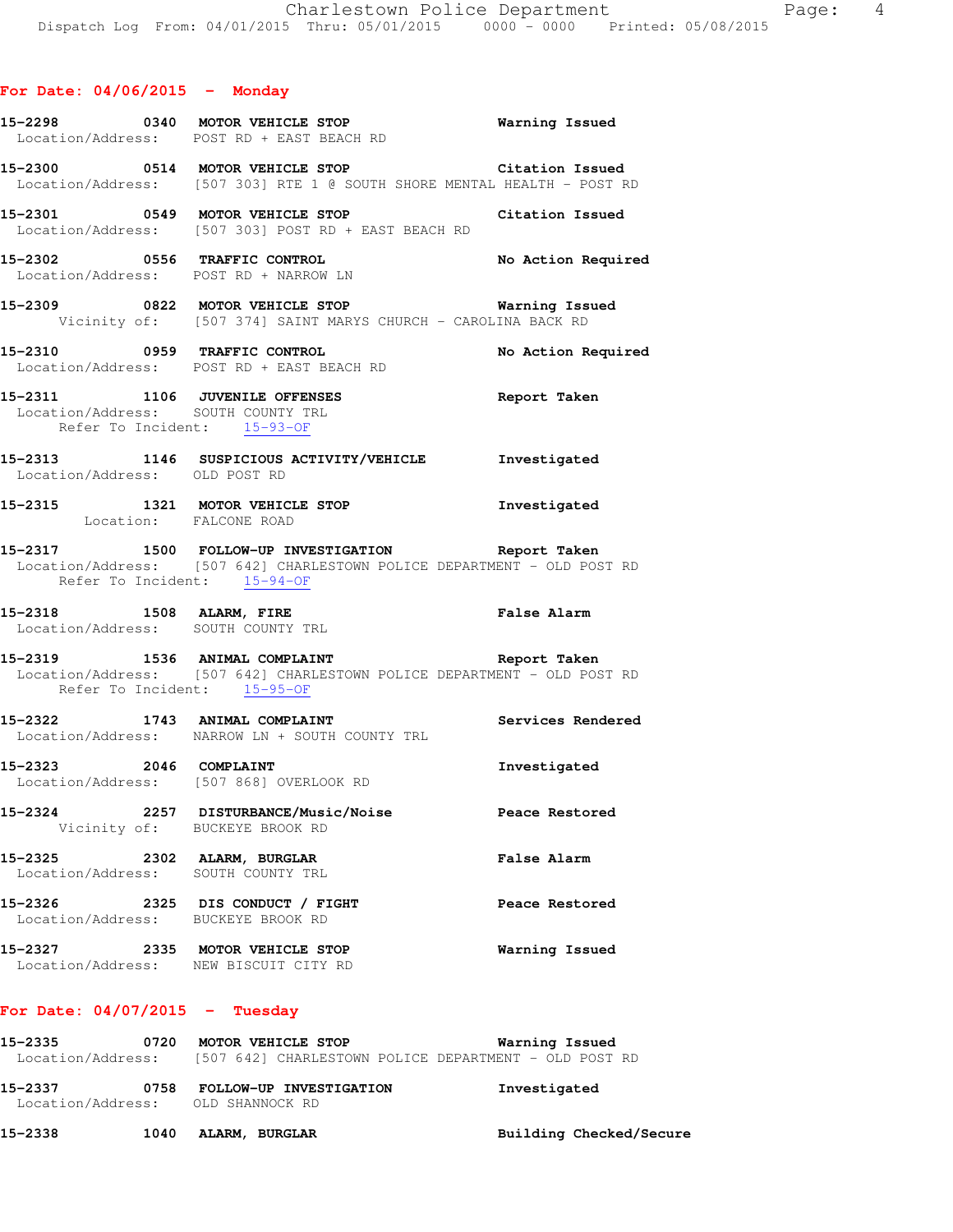|                                                                                                  | Dispatch Log From: 04/01/2015 Thru: 05/01/2015 0000 - 0000 Printed: 05/08/2015                                                                                                       | Charlestown Police Department The Page: 5 |  |
|--------------------------------------------------------------------------------------------------|--------------------------------------------------------------------------------------------------------------------------------------------------------------------------------------|-------------------------------------------|--|
| Location/Address: SOUTH ARNOLDA RD                                                               |                                                                                                                                                                                      |                                           |  |
|                                                                                                  | 15-2342 1127 MOTOR VEHICLE STOP 60 Citation Issued<br>Vicinity of: [507 303] RTE 1 @ SOUTH SHORE MENTAL HEALTH - POST RD                                                             |                                           |  |
| 15-2347 1315 VANDALISM                                                                           | Location/Address: [507 357] K&S PIZZA - CAROLINA BACK RD                                                                                                                             | Investigated                              |  |
| Location/Address: OLD SHANNOCK RD<br>Refer To Incident: 15-96-OF                                 | 15-2349 1502 ANNOYING PHONE CALLS 6 Report Taken                                                                                                                                     |                                           |  |
|                                                                                                  | 15-2350 1614 TRAFFIC CONTROL No Action Required<br>Location/Address: [507 19] CHARLESTOWN ELEMENTARY SCHOOL - CAROLINA BACK RD                                                       |                                           |  |
|                                                                                                  | 15-2351 1649 MOTOR VEHICLE STOP<br>Location/Address: OLD SHANNOCK RD + SAGAMORE DR                                                                                                   | Unfounded                                 |  |
|                                                                                                  | 15-2352 1723 MOTOR VEHICLE STOP No Action Required<br>Location/Address: [507 1] CHARLESTOWN TOWN HALL - SOUTH COUNTY TRL                                                             |                                           |  |
|                                                                                                  | 15-2353 1755 MOTOR VEHICLE STOP 15-2353<br>Location/Address: [507 1] CHARLESTOWN TOWN HALL - SOUTH COUNTY TRL                                                                        |                                           |  |
|                                                                                                  | 15-2354 1825 MOTOR VEHICLE STOP<br>Location/Address: POST RD + WILDFLOWER RD                                                                                                         | Warning Issued                            |  |
| 15-2355 1844 NOTIFICATION<br>Location/Address: FIFTH AVE                                         |                                                                                                                                                                                      | Services Rendered                         |  |
| For Date: $04/08/2015$ - Wednesday                                                               |                                                                                                                                                                                      |                                           |  |
| Refer To Accident: 15-44-AC                                                                      | $15-2358$ 0036 MVA - Minor<br>Vicinity of: RIDGEWOOD RD + OLD POST RD                                                                                                                | Report Taken                              |  |
|                                                                                                  | 15-2359 0128 ALARM, BURGLAR BURGLAR Building Checked/Secure<br>Location/Address: [507 802] RAM ISLAND RD                                                                             |                                           |  |
|                                                                                                  | 15-2367 0801 MOTOR VEHICLE COMPLAINT Could Not Locate<br>Location/Address: [507 303] RTE 1 @ SOUTH SHORE MENTAL HEALTH - POST RD                                                     |                                           |  |
| Location/Address: POWAGET AVE                                                                    | 15-2369 0857 DUMPING VIOLATIONS                                                                                                                                                      | Investigated                              |  |
| 15-2370 0914 TRANSPORT                                                                           | Location/Address: [507 642] CHARLESTOWN POLICE DEPARTMENT - OLD POST RD                                                                                                              | Taken/Refered to Other                    |  |
| Location/Address: SOUTH ARNOLDA RD                                                               | 15-2371 0929 FOLLOW-UP INVESTIGATION                                                                                                                                                 | Investigated                              |  |
| Location/Address: POWAGET AVE                                                                    | 15-2372 1022 FOLLOW-UP INVESTIGATION                                                                                                                                                 | No Action Required                        |  |
| 15-2373 1100 MVA - Minor<br>Location/Address: POST RD + NARROW LN<br>Refer To Accident: 15-45-AC |                                                                                                                                                                                      | Report Taken                              |  |
|                                                                                                  | 15-2374 1200 POLICE INFORMATION 1nvestigated<br>Location/Address: [507 642] CHARLESTOWN POLICE DEPARTMENT - OLD POST RD                                                              |                                           |  |
|                                                                                                  | 15-2375 1222 SUSPICIOUS ACTIVITY/VEHICLE<br>Location/Address: CROSS ST + CENTRAL ST                                                                                                  | Investigated                              |  |
| Age: 57                                                                                          | 15-2376 1241 MOTOR VEHICLE STOP<br>Location/Address: OLD POST RD + RIDGEWOOD RD<br>Refer To Arrest: 15-28-AR<br>Arrest: MCKENNA, JOHN F<br>Address: 394 WALMSLEY LN SAUNDERSTOWN, RI | Arrest(s) Made                            |  |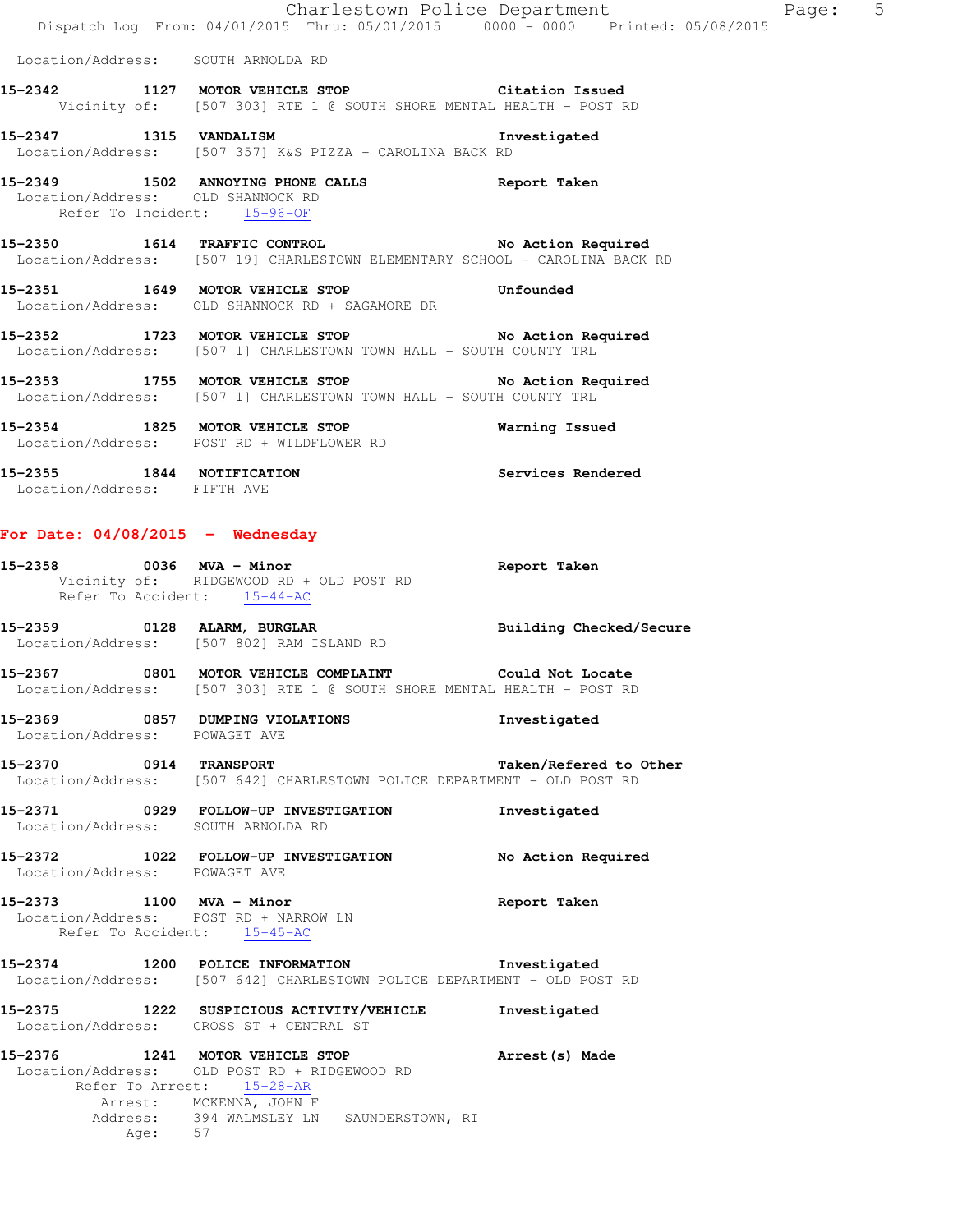|  | Charges: DRIVING AFTER DENIAL, SUS/REVOCATION-LICENSE                                                                                                  |                        |
|--|--------------------------------------------------------------------------------------------------------------------------------------------------------|------------------------|
|  | 15-2377 1253 ANNOYING PHONE CALLS Report Taken<br>Location/Address: OLD SHANNOCK RD<br>Refer To Incident: 15-97-OF                                     |                        |
|  | 15-2378 1507 TRAFFIC CONTROL 2000 Services Rendered<br>Location/Address: SOUTH SHORE MENTAL HEALTH - POST RD                                           |                        |
|  | 15-2380 1639 ROAD HAZARD/OBSTRUCTION Removed Hazard<br>Location/Address: NATALE CONSTRUCTION - POST RD                                                 |                        |
|  | 15-2382 2218 COMPLAINT 2000 2010 1nvestigated<br>Location/Address: [507 275] RTE 1 @ WESTERLY LINE - POST RD                                           |                        |
|  | 15-2383 2258 COMPLAINT<br>Location/Address: [507 895] WINDSWEPT CENTER - OLD POST RD                                                                   | Investigated           |
|  | For Date: $04/09/2015$ - Thursday                                                                                                                      |                        |
|  | Location/Address: [507 263] RTE 1 @ TOURIST INFO - POST RD                                                                                             |                        |
|  | 15-2392 0859 TRAFFIC CONTROL No Action Required<br>Location/Address: POST RD + SOUTH COUNTY TRL                                                        |                        |
|  | 15-2395 1032 WARRANT ARREST<br>Location/Address: [507 642] CHARLESTOWN POLICE DEPARTMENT - OLD POST RD<br>Refer To Arrest: 15-29-AR<br>Arrest Expunged | Arrest (s) Made        |
|  | 15-2396 1057 TRANSPORT<br>Location/Address: [507 642] CHARLESTOWN POLICE DEPARTMENT - OLD POST RD                                                      | Taken/Refered to Other |
|  | 15-2397 1136 TRAFFIC CONTROL 2000 Services Rendered<br>Location/Address: POST RD + SOUTH COUNTY TRL                                                    |                        |
|  | 15-2400 1307 OFFICER WANTED<br>Location/Address: CAROLINA BACK RD                                                                                      | Services Rendered      |
|  | 15-2401 1440 ANNOYING PHONE CALLS 1nvestigated<br>Location/Address: SOUTH COUNTY TRL                                                                   |                        |
|  | 15-2403 1515 ASSIST OTHER AGENCY<br>Location/Address: [507 83] MEADOW BROOK INN - CAROLINA BACK RD                                                     | Services Rendered      |
|  | 15-2402 1546 ANNOYING PHONE CALLS<br>Location/Address: SOUTH COUNTY TRL<br>Refer To Incident: 15-98-OF                                                 | Investigated           |
|  | 15-2405 1818 FOLLOW-UP INVESTIGATION<br>Location/Address: SOUTH COUNTY TRL                                                                             | Services Rendered      |
|  | 15-2408 2330 ASSIST CITIZEN<br>Location/Address: [507 642] CHARLESTOWN POLICE DEPARTMENT - OLD POST RD                                                 | Taken/Refered to Other |
|  |                                                                                                                                                        |                        |

# **For Date: 04/10/2015 - Friday**

| 15-2410           | 0035 | MOTOR VEHICLE STOP                    | Warning Issued          |
|-------------------|------|---------------------------------------|-------------------------|
| Location/Address: |      | POST RD + TAMANACO DR                 |                         |
| 15-2417           | 0345 | PSYCHOLOGICAL EMERGENCY               | Transported to Hospital |
|                   |      | Location/Address: COLUMBIA HEIGHTS RD |                         |
|                   |      | Refer To Incident: 15-99-OF           |                         |
| 15-2418           | 0544 | MOTOR VEHICLE COMPLAINT               | Investigated            |
| Location/Address: |      | POST RD                               |                         |
| 15-2419           | 0623 | MOTOR VEHICLE STOP                    | Citation Issued         |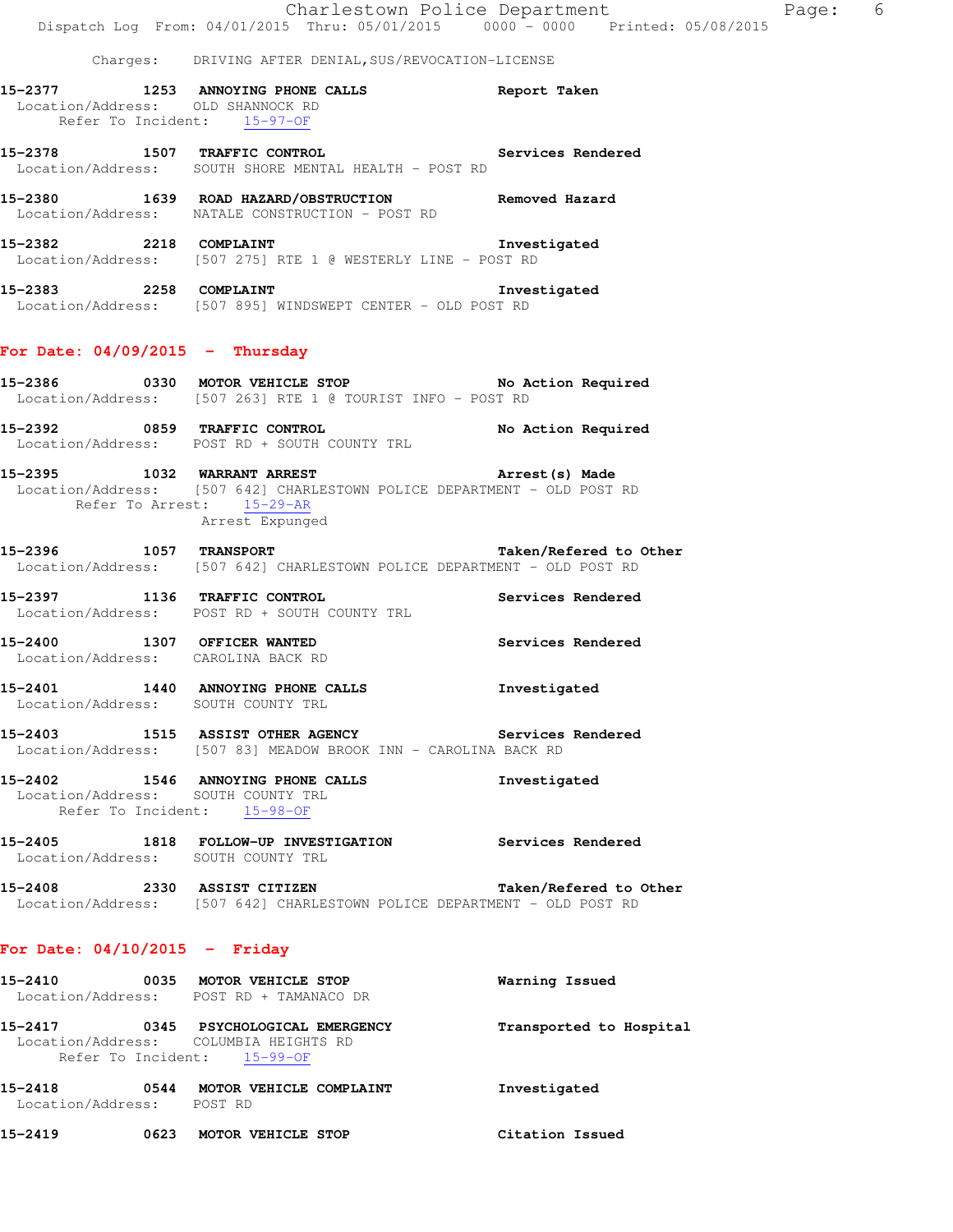Location/Address: POST RD + SOUTH COUNTY TRL

- **15-2421 0842 ASSIST CITIZEN Services Rendered**  Location/Address: [507 642] CHARLESTOWN POLICE DEPARTMENT - OLD POST RD Refer To Incident:  $15-100-OF$
- **15-2429 1513 ASSIST OTHER TOWN DEPT Services Rendered**  Location/Address: [507 1] CHARLESTOWN TOWN HALL - SOUTH COUNTY TRL
- **15-2430 1549 MOTOR VEHICLE STOP Citation Issued**  Location/Address: POST RD + ROSS HILL RD
- **15-2431 1715 MOTOR VEHICLE STOP No Action Required**  Location/Address: SOUTH COUNTY TRL + LAURI DR
- **15-2433 2019 MOTOR VEHICLE STOP Arrest(s) Made**  Location/Address: FALCONE LN + POST RD Refer To Arrest: 15-30-AR Arrest: ST PIERRE, DUSTIN Address: 137 VILLAGE ST WOONSOCKET, RI Age: 34 Charges: DRIVING AFTER DENIAL,SUS/REVOCATION-LICENSE
- **15-2434 2047 MOTOR VEHICLE STOP No Action Required**  Location/Address: POST RD + FALCONE LN
- **15-2436 2119 MOTOR VEHICLE STOP Warning Issued**  Location/Address: [507 357] K&S PIZZA - CAROLINA BACK RD

#### **For Date: 04/11/2015 - Saturday**

| 15-2438           |  | 0044 ASSIST OTHER POLICE DEPT           |  |  | Services Rendered |
|-------------------|--|-----------------------------------------|--|--|-------------------|
| Location/Address: |  | [507 72] CUMBERLAND FARMS - OLD POST RD |  |  |                   |

- **15-2441 0106 ASSIST OTHER POLICE DEPT No Action Required**  Vicinity of: [507 275] RTE 1 @ WESTERLY LINE - POST RD
- **15-2442 0118 ASSIST OTHER POLICE DEPT Could Not Locate**  Location/Address: NARROW LN
- **15-2447 0838 ROAD HAZARD/OBSTRUCTION Services Rendered**  Location/Address: POST RD + MEADOW LN
- **15-2448 0920 ALARM, BURGLAR False Alarm**  Location/Address: [507 76] DOWNEY WEAVER POST - WHIPPLE DR
- **15-2449 0944 ALARM, BURGLAR Building Checked/Secure**  Location/Address: [507 485] OCEAN VIEW AVE
- **15-2450 1015 MVA Minor Investigated**  Location/Address: OLD COACH RD Refer To Accident: 15-46-AC
- **15-2451 1120 ALARM, BURGLAR Building Checked/Secure**  Location/Address: SUNSET DR
- **15-2452 1149 ASSIST OTHER POLICE DEPT Transported to Hospital**  Location/Address: POST RD + ROSS HILL RD
- **15-2453 1343 FOLLOW-UP INVESTIGATION Investigated**  Location/Address: [507 884] CAROLINA BACK RD
- **15-2454 1632 DISABLED MV Services Rendered**  Location/Address: POST RD + WEST BEACH RD
- **15-2455 1635 MOTOR VEHICLE STOP Warning Issued**  Location/Address: RAILROAD AVE
- **15-2456 1656 MOTOR VEHICLE STOP Arrest(s) Made**  Location/Address: SOUTH COUNTY TRL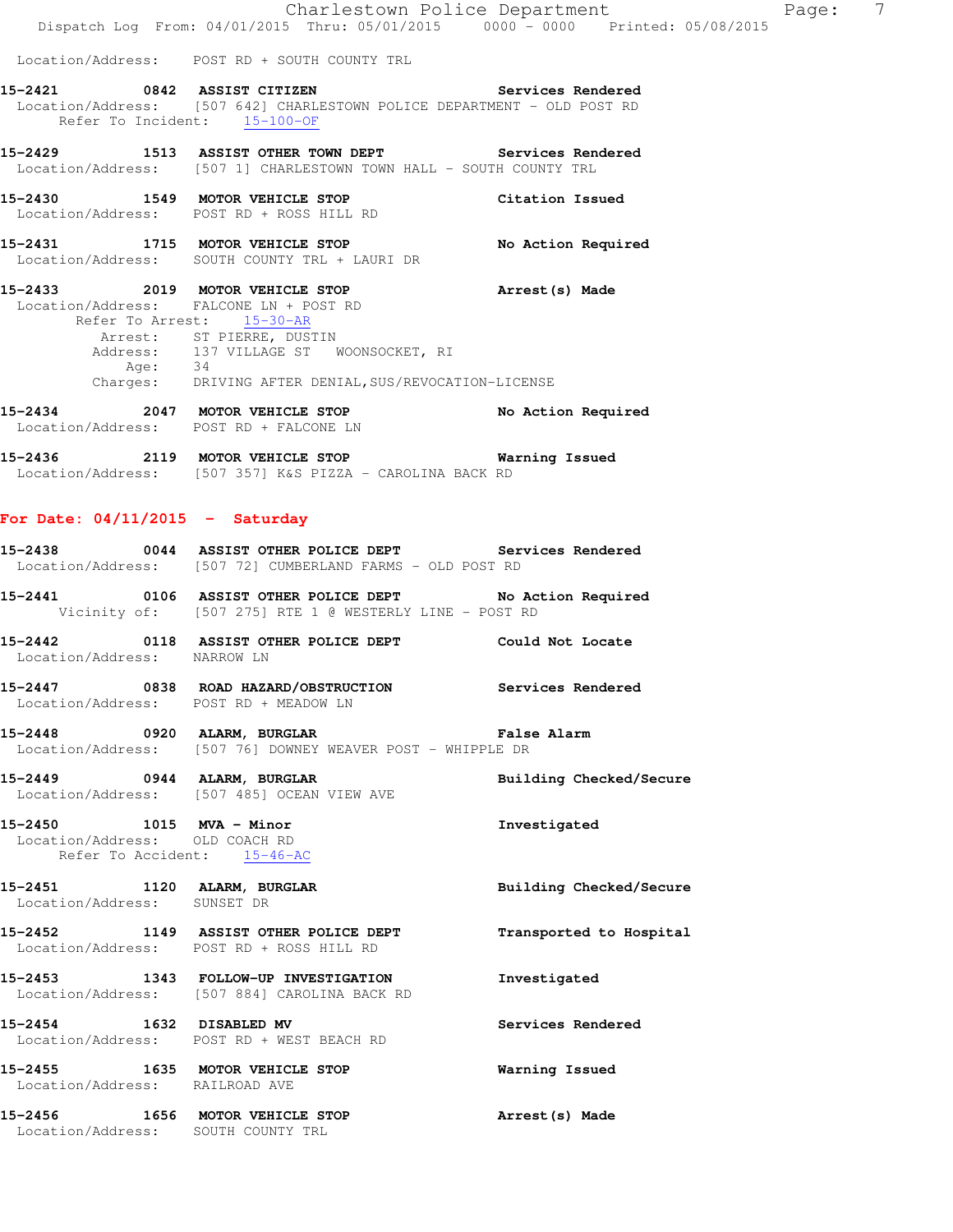|                                                                     | Charlestown Police Department                                                  |                   |                         | Page: | 8 |
|---------------------------------------------------------------------|--------------------------------------------------------------------------------|-------------------|-------------------------|-------|---|
|                                                                     | Dispatch Log From: 04/01/2015 Thru: 05/01/2015 0000 - 0000 Printed: 05/08/2015 |                   |                         |       |   |
|                                                                     | Refer To Arrest: 15-31-AR                                                      |                   |                         |       |   |
| Age: 19                                                             | Arrest: MAGLIO, NICOLE J<br>Address: 44 AUBURN DR CHARLESTOWN, RI              |                   |                         |       |   |
|                                                                     | Charges: DRIVING AFTER DENIAL, SUS/REVOCATION-LICENSE                          |                   |                         |       |   |
| 15-2458 1732 ALARM, BURGLAR<br>Location/Address:                    | BRIARWOOD DR                                                                   |                   | Building Checked/Secure |       |   |
| Location/Address: CAROLINA BACK RD                                  | 15-2459 1738 ASSIST OTHER POLICE DEPT                                          | Services Rendered |                         |       |   |
| 15-2460 2018 MOTOR VEHICLE STOP<br>Location/Address:                | MONTAUK RD                                                                     | Warning Issued    |                         |       |   |
| 15-2461 2030 MOTOR VEHICLE STOP<br>Location/Address: SOUTH LEWIS ST |                                                                                | Warning Issued    |                         |       |   |
| 15-2463 2222 OFFICER WANTED<br>Location/Address: ROSS HILL RD       |                                                                                | Services Rendered |                         |       |   |
| 15-2464 2318 MOTOR VEHICLE STOP<br>Location/Address:                | SOUTH COUNTY TRL + NEW BISCUIT CITY RD                                         | Warning Issued    |                         |       |   |

# **For Date: 04/12/2015 - Sunday**

|                                                                                               | 15-2474 0100 POLICE INFORMATION<br>Location/Address: CHARLESTOWN BEACH RD + BROWN HILL RD                                   | Investigated            |
|-----------------------------------------------------------------------------------------------|-----------------------------------------------------------------------------------------------------------------------------|-------------------------|
| 15-2466 0325 MVA - Minor<br>Location/Address: WORDEN'S POND RD<br>Refer To Accident: 15-47-AC |                                                                                                                             | Report Taken            |
|                                                                                               | 15-2471 0759 ROAD HAZARD/OBSTRUCTION<br>Vicinity of: CHARLESTOWN BEACH RD                                                   | Investigated            |
|                                                                                               | 15-2472 0814 MOTOR VEHICLE STOP<br>Location/Address: EAST BEACH RD + PARADISE LN                                            | Warning Issued          |
| Location/Address: SOUTH COUNTY TRL<br>Refer To Incident: 15-101-OF                            | 15-2473 0825 BURGLARY (B & E)                                                                                               | Report Taken            |
|                                                                                               | 15-2475 1342 FIRE, BRUSH<br>Location/Address: COLUMBIA HEIGHTS OVAL                                                         | Extinquished            |
| Location/Address: ALTON CAROLINA RD                                                           | 15-2476 1357 ANNOYING PHONE CALLS 15-2476 Investigated                                                                      |                         |
|                                                                                               | 15-2478 1931 SUSPICIOUS ACTIVITY/VEHICLE Services Rendered<br>Location/Address: [507 252] GENERAL STANTON INN - OLD POST RD |                         |
| 15-2481 2156 ALARM, BURGLAR<br>Location/Address: OCEAN VIEW AVE                               |                                                                                                                             | Building Checked/Secure |

# **For Date: 04/13/2015 - Monday**

| 15-2486<br>0054                      | MOTOR VEHICLE STOP<br>Location/Address: [507 66] WILLOWS RESORT - POST RD                    | Warning Issued    |
|--------------------------------------|----------------------------------------------------------------------------------------------|-------------------|
| 15-2488<br>0235                      | SUSPICIOUS ACTIVITY/VEHICLE<br>Location/Address: [507 252] GENERAL STANTON INN - OLD POST RD | Investigated      |
| 15-2491<br>0759                      | POLICE INFORMATION<br>Location/Address: [507 258] RTE 1 @ SOUTH KINGSTOWN LINE - POST RD     | Services Rendered |
| 15-2493<br>0839<br>Location/Address: | TRAFFIC CONTROL<br>WEST BEACH RD + SEA BREEZE AVE                                            | Warning Issued    |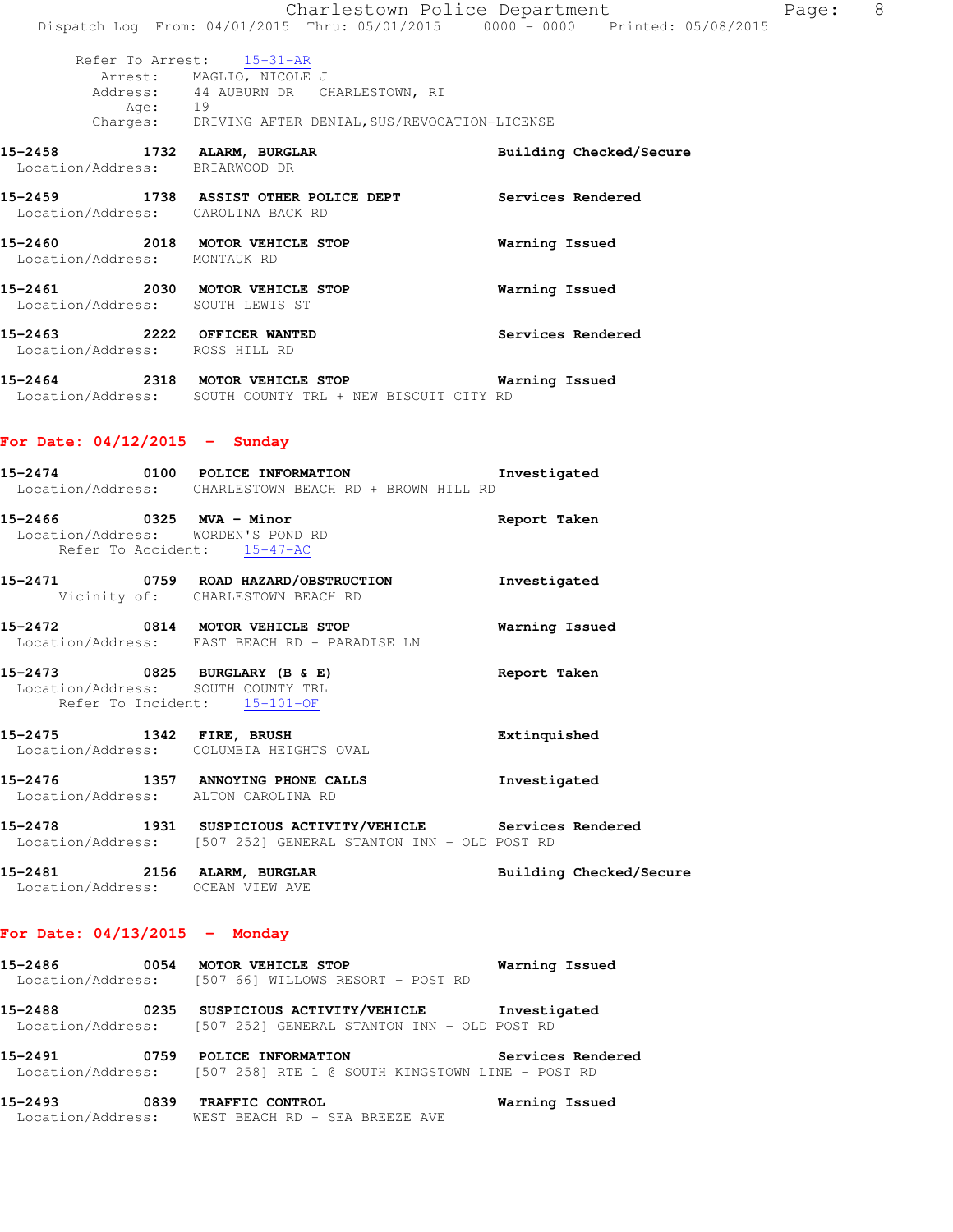| 15-2494 0909 ASSIST CITIZEN                                | Location: EDWARDS LANE                                                                                                          | Services Rendered       |
|------------------------------------------------------------|---------------------------------------------------------------------------------------------------------------------------------|-------------------------|
| Location/Address: POST RD                                  | 15-2496 0935 TRAFFIC CONTROL                                                                                                    | No Action Required      |
|                                                            | 15-2497 0951 MOTOR VEHICLE STOP No Action Required<br>Location/Address: [507 262] RTE 1 @ LIQUOR STORE - POST RD                |                         |
|                                                            | 15-2498 1127 SUSPICIOUS ACTIVITY/VEHICLE Investigated<br>Location/Address: SOUTH COUNTY TRL                                     |                         |
|                                                            | 15-2500 1149 SUSPICIOUS ACTIVITY/VEHICLE Investigated<br>Vicinity of: [507 545] CHERISH ME - HOME CHILD CARE - SOUTH COUNTY TRL |                         |
|                                                            | 15-2501 1151 TRAFFIC CONTROL No Action :<br>Location/Address: [507 75] DOWDELL ENGINEERING INC - OLD POST RD                    | No Action Required      |
|                                                            | 15-2503 1456 ALARM, BURGLAR<br>Location/Address: OCEAN RIDGE DR                                                                 | Building Checked/Secure |
|                                                            | 15-2504 1526 PSYCHOLOGICAL EMERGENCY 1nvestigated<br>Location/Address: COLUMBIA HEIGHTS OVAL<br>Refer To Incident: 15-102-OF    |                         |
|                                                            | 15-2505 1721 TRAFFIC CONTROL No Action Required<br>Location/Address: SOUTH SHORE MENTAL HEALTH - POST RD                        |                         |
|                                                            | 15-2506 1748 TRAFFIC CONTROL No Action Required<br>Location/Address: [507 260] RTE 1 @ GENERAL STANTON - POST RD                |                         |
|                                                            | 15-2507 1757 MOTOR VEHICLE STOP<br>Location/Address: SOUTH KINGSTOWN LINE - POST RD                                             | Warning Issued          |
|                                                            | 15-2508 1758 MOTOR VEHICLE STOP<br>Location/Address: SOUTH KINGSTOWN LINE - POST RD                                             | Warning Issued          |
| 15-2510 1927 OFFICER WANTED<br>Location/Address: NUTMEG LN | Refer To Incident: 15-103-OF                                                                                                    | Investigated            |
|                                                            | 15-2511 2028 BURGLARY (Attempted B&E) Investigated<br>Location/Address: ALTON CAROLINA RD<br>Refer To Incident: 15-104-OF       |                         |
|                                                            | 15-2513 2243 SUSPICIOUS ACTIVITY/VEHICLE Investigated<br>Location/Address: [507 29] ARROWHEAD DENTAL - SOUTH COUNTY TRL         |                         |
| 15-2514 2311 ALARM, BURGLAR<br>Location/Address: SHORE DR  |                                                                                                                                 | Building Checked/Secure |
| For Date: $04/14/2015$ - Tuesday                           |                                                                                                                                 |                         |
|                                                            | 15-2518 0045 MOTOR VEHICLE STOP<br>Location/Address: POST RD + SOUTH COUNTY TRL                                                 | Warning Issued          |
|                                                            | 15-2521 0552 MOTOR VEHICLE STOP<br>Location/Address: SOUTH COUNTY TRL + LAURI DR                                                | Citation Issued         |
|                                                            | 15-2526 1036 MOTOR VEHICLE STOP<br>Location/Address: [507 200] RTE 1 @ PACKAGE STORE - POST RD                                  | No Action Required      |

**15-2527 1037 EMBEZZELMENT/FRAUD/FORGERY Report Taken**  Location/Address: COVE POINT WEST RD Refer To Incident: 15-105-OF

**15-2529 1250 MOTOR VEHICLE STOP Warning Issued**  Vicinity of: [507 100] RTE 1 @ FIORES - POST RD

**15-2532 1617 MOTOR VEHICLE STOP Investigated**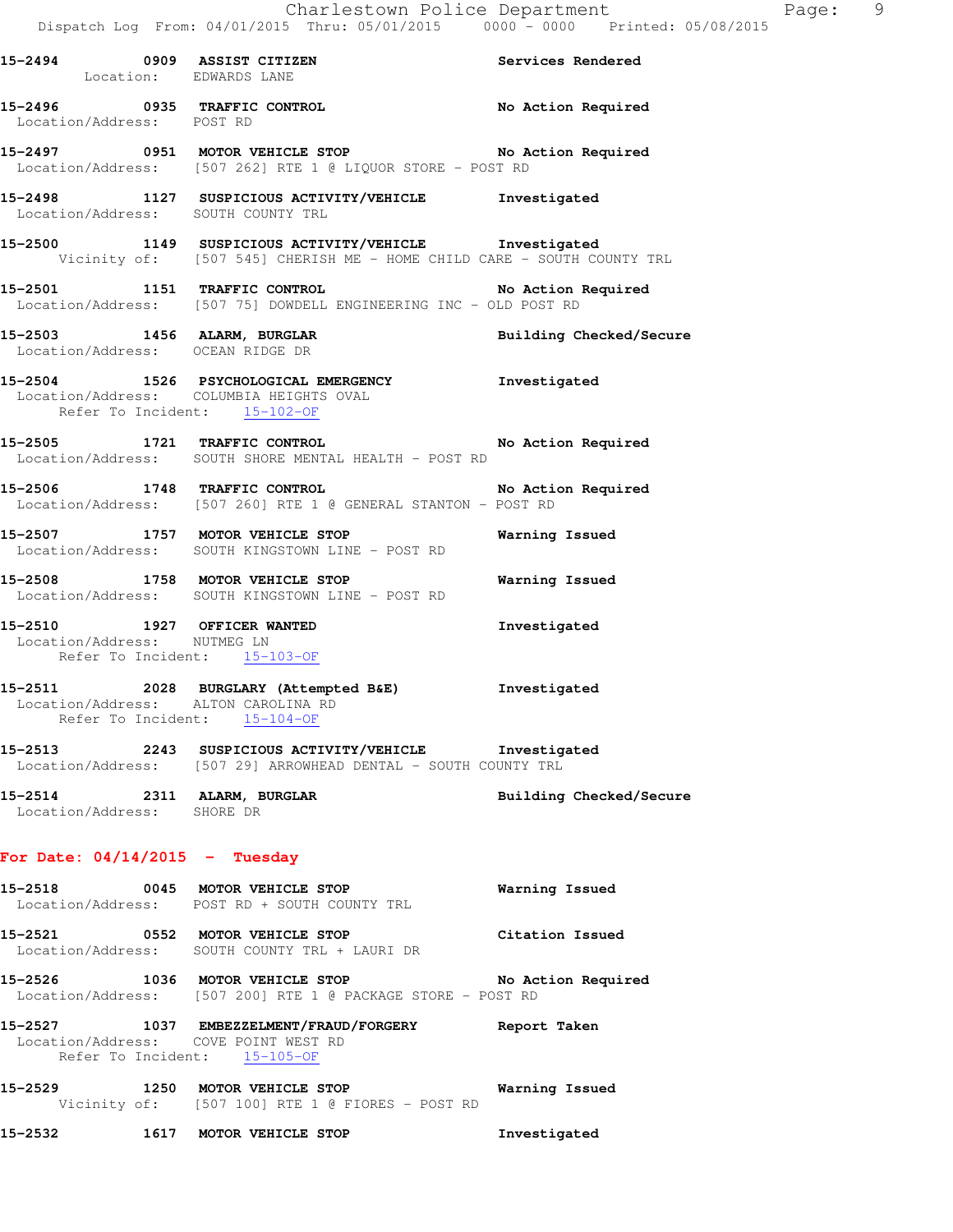#### Location/Address: [507 45] RIPPY'S LIQUOR MART - SOUTH COUNTY TRL

**15-2534 1712 FOLLOW-UP INVESTIGATION No Action Required**  Location/Address: ALTON CAROLINA RD

**15-2536 1845 MOTOR VEHICLE COMPLAINT Could Not Locate**  Location/Address: [507 263] RTE 1 @ TOURIST INFO - POST RD

**15-2538 2207 MOTOR VEHICLE STOP Citation Issued**  Vicinity of: [507 66] WILLOWS RESORT - POST RD

#### **For Date: 04/15/2015 - Wednesday**

**15-2547 0911 TRANSPORT Taken/Refered to Other**  Location/Address: [507 642] CHARLESTOWN POLICE DEPARTMENT - OLD POST RD

## **15-2549 1047 PARKING VIOLATIONS Warning Issued**  Location/Address: CHARLESTOWN BEACH RD

**15-2550 1118 MOTOR VEHICLE STOP Warning Issued**  Location/Address: SOUTH COUNTY TRL

**15-2551 1135 MOTOR VEHICLE STOP Warning Issued**  Location/Address: SOUTH COUNTY TRL + SHANNOCK RD

**15-2552 1318 MOTOR VEHICLE STOP Citation Issued**  Location/Address: KING'S FACTORY RD

**15-2553 1402 ALARM, BURGLAR Investigated**  Location/Address: [507 734] RAM ISLAND RD

**15-2554 1532 DISABLED MV Services Rendered**  Location/Address: POST RD + EAST BEACH RD

**15-2555 1547 TRAFFIC CONTROL Services Rendered**  Location/Address: POST RD + KING'S FACTORY RD

15-2559 1700 TRAFFIC CONTROL **15-2559** No Action Required Location/Address: [507 285] RTE 91 @ PIG FARM - ALTON CAROLINA RD

**15-2562 1845 MOTOR VEHICLE STOP Warning Issued**  Location/Address: SOUTH COUNTY TRL + JACOB PERRY DR

**15-2564 2146 SUSPICIOUS ACTIVITY/VEHICLE Services Rendered**  Location/Address: [507 354] PAT'S POWER EQUIPMENT - OLD POST RD

#### **For Date: 04/16/2015 - Thursday**

**15-2566 0051 TRAFFIC CONTROL Warning Issued**  Location/Address: WORDEN'S POND RD + SHANNOCK RD

**15-2571 0235 MOTOR VEHICLE STOP Warning Issued**  Location/Address: SOUTH BOUND - POST RD + TAMANACO DR

**15-2574 0533 TRAFFIC CONTROL No Action Required**  Location/Address: POST RD + SCHOOLHOUSE POND RD

**15-2576 0807 TRAFFIC CONTROL No Action Required**  Location/Address: [507 19] CHARLESTOWN ELEMENTARY SCHOOL - CAROLINA BACK RD

**15-2578 0936 OFFICER WANTED Investigated**  Location/Address: SOUTH COUNTY TRL + CAROLINA BACK RD

**15-2579 1020 TRAFFIC CONTROL Services Rendered**  Location/Address: POST RD + EAST BEACH RD

**15-2582 1218 POLICE INFORMATION No Action Required**  Location/Address: POST RD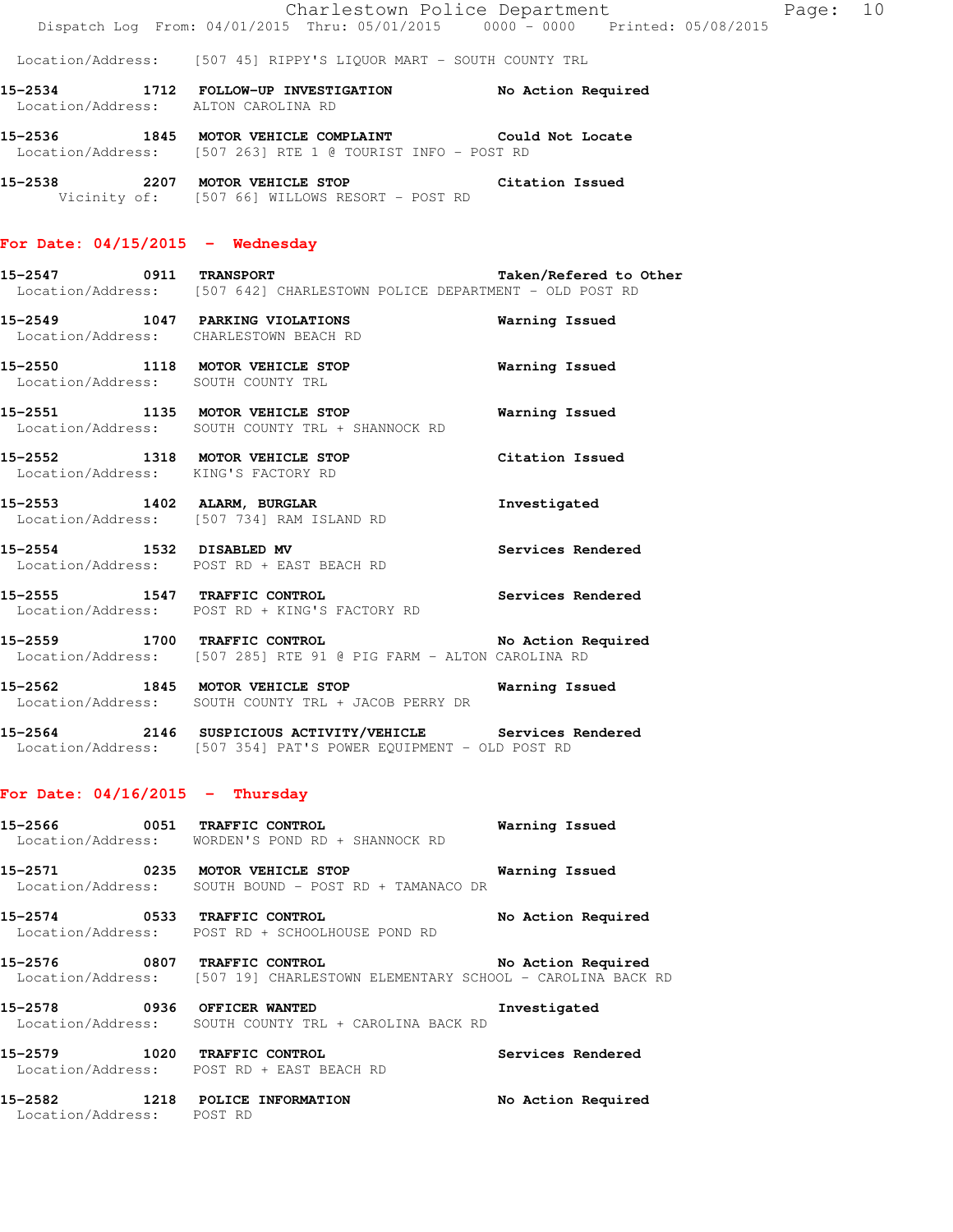|                                 | 15-2586 1355 MOTOR VEHICLE STOP<br>Location/Address: FIORE'S - POST RD                                                                          | <b>Warning Issued</b>   |
|---------------------------------|-------------------------------------------------------------------------------------------------------------------------------------------------|-------------------------|
|                                 | 15-2587 1449 PSYCHOLOGICAL EMERGENCY<br>Location/Address: [507 614] NARROW LN<br>Refer To Incident: 15-107-OF                                   | Transported to Hospital |
|                                 | 15-2588 1536 ALARM, BURGLAR BURGER Building Checked/Secure<br>Location/Address: TOCKWOTTEN COVE RD                                              |                         |
|                                 | 15-2589 1711 COMPLAINT Report Taken<br>Location/Address: [507 642] CHARLESTOWN POLICE DEPARTMENT - OLD POST RD<br>Refer To Incident: 15-106-OF  |                         |
|                                 | 15-2590 1737 FOLLOW-UP INVESTIGATION Transported to Hospital<br>Location/Address: [507 614] NARROW LN                                           |                         |
|                                 | 15-2593 1951 ALARM, BURGLAR Number 2011 Building Checked/Secure<br>Location/Address: POWAGET AVE                                                |                         |
|                                 | 15-2594 2017 MOTOR VEHICLE STOP No Action Required<br>Location/Address: SOUTH COUNTY TRL + MAPLE LAKE FARM RD                                   |                         |
|                                 | 15-2595 2043 MOTOR VEHICLE STOP<br>Location/Address: SOUTH COUNTY TRL + SHANNOCK RD<br>Refer To Incident: 15-108-OF                             | Investigated            |
|                                 | 15-2596 2259 DISABLED MV 10 2000 No Action Required<br>Location/Address: CAROLINA BACK RD + ALTON CAROLINA RD                                   |                         |
| For Date: $04/17/2015$ - Friday |                                                                                                                                                 |                         |
|                                 | 15-2603 0832 TRAFFIC CONTROL<br>Location/Address: POST RD + NARROW LN                                                                           | No Action Required      |
|                                 | 15-2604 0854 MVA - W/Injury/Fluid/Hazard Transported to Hospital<br>Location/Address: POST RD + SOUTH COUNTY TRL<br>Refer To Accident: 15-48-AC |                         |
|                                 | 15-2605 0939 POLICE INFORMATION Services Rendered<br>Location/Address: [507 642] CHARLESTOWN POLICE DEPARTMENT - OLD POST RD                    |                         |

#### **15-2607 1110 BURGLARY (Attempted B&E) Investigated**  Location/Address: SHUMANKANUC HILL RD Refer To Incident:  $15-109-OF$

- **15-2608 1337 COMPLAINT Investigated**  Location/Address: [507 46] WASHINGTON TRUST COMPANY - OLD POST RD Refer To Incident: 15-110-OF
- **15-2609 1618 DISABLED MV Removed Hazard**  Location/Address: POST RD + WILDFLOWER RD
- **15-2610 1751 MOTOR VEHICLE STOP Citation Issued**  Location/Address: POST RD + PROSSER TRL
- **15-2611 1758 DISABLED MV Services Rendered**  Location/Address: POST RD + MEADOW LN
- **15-2612 1813 MOTOR VEHICLE STOP Warning Issued**  Location/Address: [507 410] DUNKIN DONUTS - OLD POST RD
- **15-2613 1831 TRAFFIC CONTROL No Action Required**  Location/Address: [507 285] RTE 91 @ PIG FARM - ALTON CAROLINA RD
- **15-2614 1930 ANIMAL COMPLAINT No Action Required**  Location/Address: GENERAL STANTON LN
- **15-2615 2207 MOTOR VEHICLE STOP Warning Issued**  Location/Address: SOUTH COUNTY TRL + CAROLINA BACK RD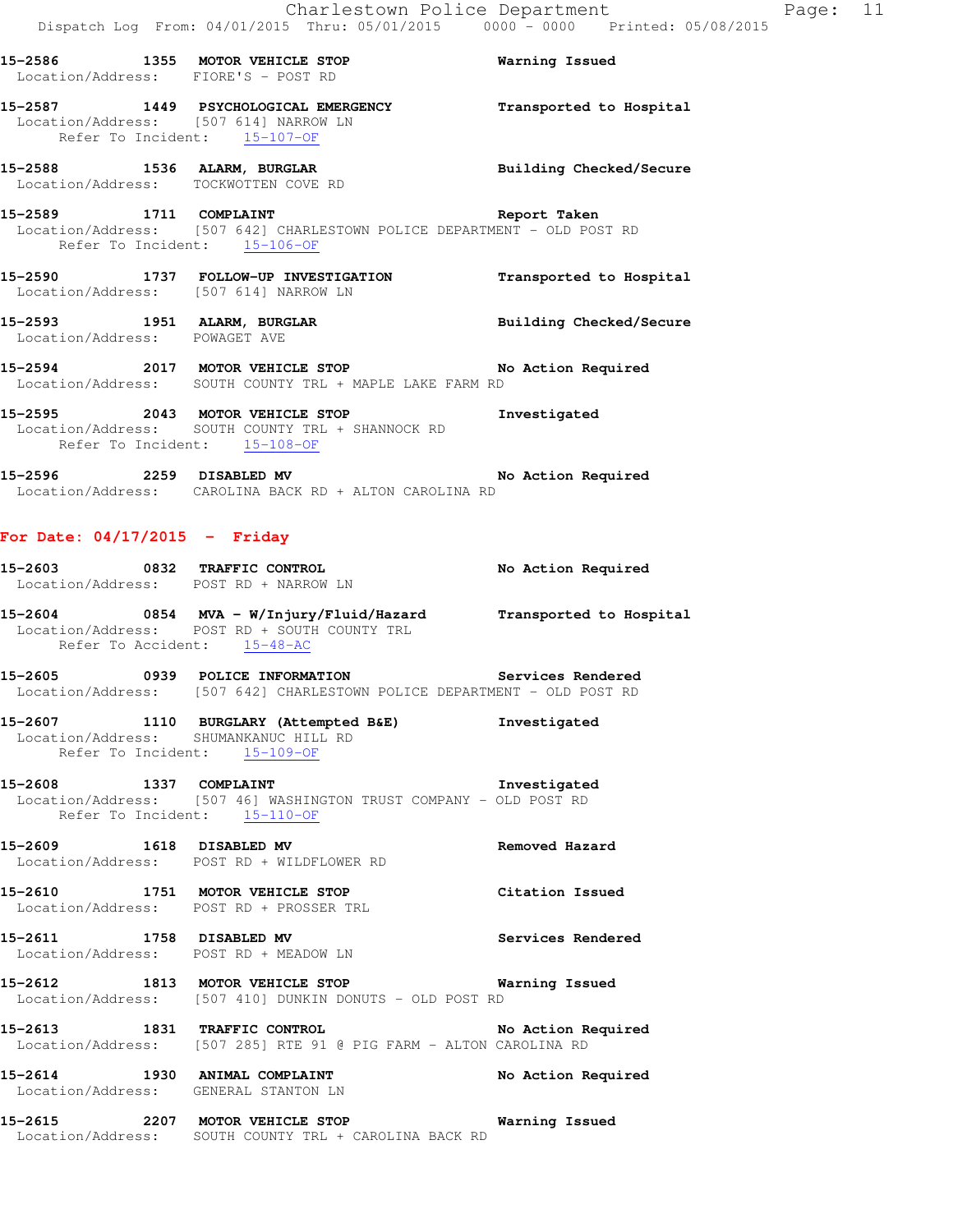|                             | 15-2619 0327 MVA - Minor<br>Location/Address: KING'S FACTORY RD<br>Refer To Accident: 15-49-AC                                        | Report Taken          |
|-----------------------------|---------------------------------------------------------------------------------------------------------------------------------------|-----------------------|
|                             |                                                                                                                                       |                       |
|                             | 15-2622 0735 ANIMAL COMPLAINT No Action Required<br>Location/Address: SOUTH COUNTY TRL                                                |                       |
|                             | 15-2625 1228 TRAFFIC CONTROL No Action Required<br>Location/Address: WEST BEACH RD + SEA BREEZE AVE                                   |                       |
|                             | 15-2626 1233 PARKING VIOLATIONS<br>Location/Address: [507 321] CHARLESTOWN BEACH - CHARLESTOWN BEACH RD                               | <b>Warning Issued</b> |
|                             | 15-2628 1427 COMPLAINT<br>Vicinity of: [507 20] NINIGRET PARK - PARK LN                                                               | Investigated          |
| 15-2629 1521 COMPLAINT      | Location/Address: BUCKEYE BROOK RD                                                                                                    | Could Not Locate      |
|                             | 15-2630 1655 MOTOR VEHICLE STOP<br>Location/Address: ALTON CAROLINA RD                                                                | <b>Warning Issued</b> |
|                             | 15-2631 1703 MOTOR VEHICLE STOP No Action Required<br>Location/Address: CHARLES AVE + BUCKEYE BROOK RD                                |                       |
|                             | 15-2632 1737 OFFICER WANTED Dea<br>Location/Address: [507 72] CUMBERLAND FARMS - OLD POST RD<br><b>Peace Restored</b>                 |                       |
|                             | Services Rendered<br>15-2633 2057 ASSIST CITIZEN<br>Location/Address: [507 45] RIPPY'S LIQUOR MART - SOUTH COUNTY TRL                 |                       |
|                             | 15-2634 2112 DIS CONDUCT / FIGHT Peace Restored<br>Location/Address: SAND PLAIN RD                                                    |                       |
|                             | 15-2635 2139 FIRE, OTHER 15-2635<br>Location/Address: [507 850] MATUNUCK SCHOOLHOUSE RD                                               |                       |
| Location/Address: NARROW LN | 15-2636 2202 MOTOR VEHICLE COMPLAINT Could Not Locate                                                                                 |                       |
|                             | 15-2637 2212 MOTOR VEHICLE STOP <b>Arrest</b> (s) Made<br>Location/Address: NARROW LN + SOUTH COUNTY TRL<br>Refer To Arrest: 15-33-AR |                       |
|                             | Arrest: SANTORO, DAVID R<br>Address: 13 1/2 CAROLINA MAIN ST RICHMOND, RI<br>Age: 35                                                  |                       |
|                             | Charges: DRIVING AFTER DENIAL, SUS/REVOCATION-LICENSE                                                                                 |                       |
|                             | 15-2638 2311 ASSIST OTHER POLICE DEPT Could Not Locate<br>Location/Address: ARNOLDA ROUND RD                                          |                       |
|                             | For Date: $04/19/2015$ - Sunday                                                                                                       |                       |
|                             | 15-2643 0856 ANIMAL COMPLAINT<br>Location/Address: SOUTH COUNTY TRL + LAURI DR                                                        | Services Rendered     |
|                             | 15-2644 1013 SUSPICIOUS ACTIVITY/VEHICLE Investigated<br>Vicinity of: [507 232] OCEANAIRE MOTEL - OLD POST RD                         |                       |
|                             | 15-2646 1143 SUSPICIOUS ACTIVITY/VEHICLE Investigated<br>Location/Address: COLUMBIA HEIGHTS RD                                        |                       |
|                             | 15-2647 1143 ANIMAL COMPLAINT<br>Location/Address: BREACHWAY BOAT LAUNCH AREA - WEST BEACH RD                                         | Could Not Locate      |

**15-2648 1322 ALARM, BURGLAR Building Checked/Secure**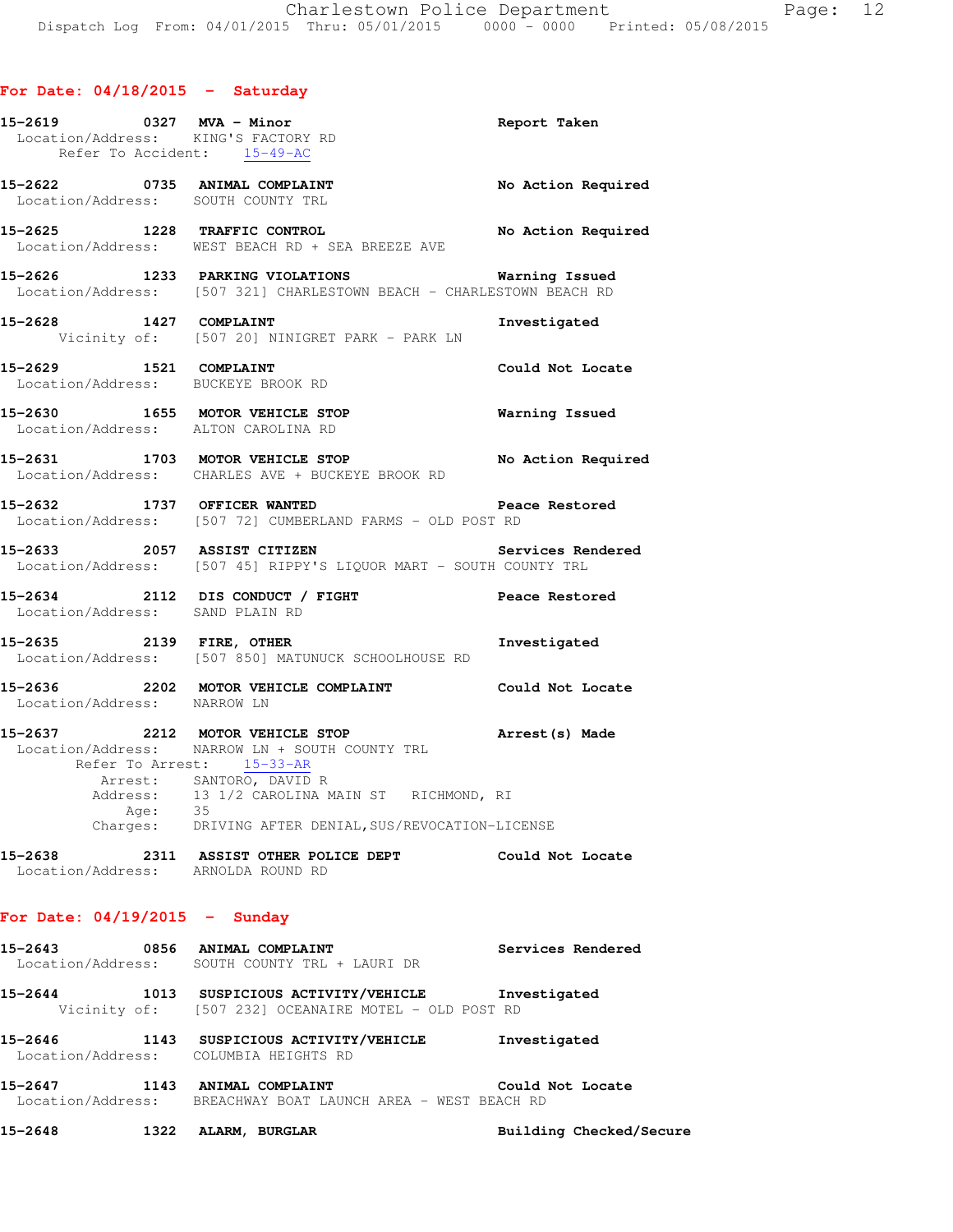| 15-2649                                                                        | 1355 | ASSIST CITIZEN |                               |  | Services Rendered |  |
|--------------------------------------------------------------------------------|------|----------------|-------------------------------|--|-------------------|--|
| Location/Address:                                                              |      | NORTH AVE      |                               |  |                   |  |
| Dispatch Log From: 04/01/2015 Thru: 05/01/2015 0000 - 0000 Printed: 05/08/2015 |      |                |                               |  |                   |  |
|                                                                                |      |                | Charlestown Police Department |  |                   |  |

Page: 13

Vicinity of: [507 841] BREACHWAY GRILL - CHARLESTOWN BEACH RD **15-2650 1406 ANIMAL COMPLAINT Could Not Locate** 

 Location/Address: OLD COACH RD **15-2651 1437 OFFICER WANTED Investigated**  Location/Address: ALDER RD

**15-2652 1501 MOTOR VEHICLE STOP Investigated**  Location/Address: [507 72] CUMBERLAND FARMS - OLD POST RD

**15-2653 1540 OFFICER WANTED Investigated**  Location/Address: SHUMANKANUC HILL RD

**15-2654 1542 MOTOR VEHICLE STOP Citation Issued**  Location/Address: POST RD + PROSSER TRL **15-2656 2024 ALARM, BURGLAR Building Checked/Secure** 

Location/Address: POWAGET AVE

#### **For Date: 04/20/2015 - Monday**

| 15-2658<br>Location/Address: STILL WATER RD<br>Refer To Incident: | 0003 OFFICER WANTED<br>$15 - 111 - OF$                               | Services Rendered       |
|-------------------------------------------------------------------|----------------------------------------------------------------------|-------------------------|
| 15-2660<br>0529                                                   | <b>MOTOR VEHICLE STOP</b><br>Location/Address: POST RD + PROSSER TRL | Warning Issued          |
| 15-2663<br>1058<br>Location/Address:                              | ALARM, BURGLAR<br>BUDDINGTON RD                                      | Building Checked/Secure |
| 15-2664<br>1124<br>Location/Address: LAND HARBOR DR               | COMPLAINT                                                            | Investigated            |
| 15-2667<br>1706<br>Location/Address: LAND HARBOR DR               | COMPLAINT                                                            | Investigated            |
| 15-2668<br>1728<br>Location/Address:                              | COMPLAINT<br>MORLEY ST                                               | Investigated            |

#### **For Date: 04/21/2015 - Tuesday**

**15-2684 0143 MOTOR VEHICLE STOP Warning Issued**  Location/Address: [507 1] CHARLESTOWN TOWN HALL - SOUTH COUNTY TRL

**15-2685 0909 PSYCHOLOGICAL EMERGENCY Transported to Hospital**  Location/Address: SOUTH COUNTY TRL **15-2687 1109 TRAFFIC CONTROL No Action Required**  Location/Address: WEST BEACH RD + SEA BREEZE AVE **15-2688 1131 ANIMAL COMPLAINT Could Not Locate**  Location/Address: DOWD DR **15-2692 1339 ROAD HAZARD/OBSTRUCTION Removed Hazard**  Location/Address: SOUTH SHORE - POST RD **15-2693 1548 TRAFFIC CONTROL Services Rendered**  Location/Address: POST RD + PROSSER TRL **15-2697 2108 TRAFFIC CONTROL Services Rendered**  Location/Address: POST RD + WEST BEACH RD

**For Date: 04/22/2015 - Wednesday**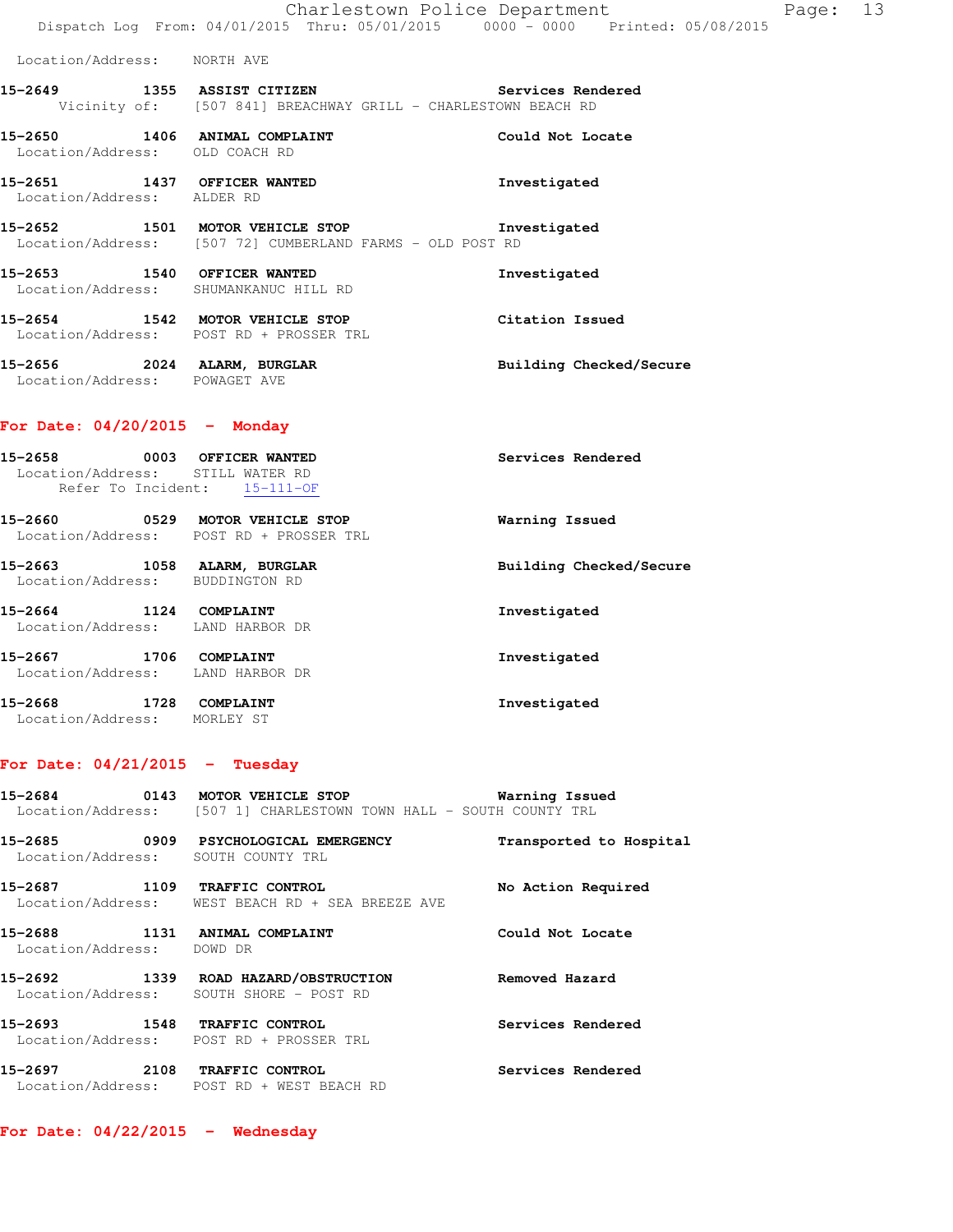|                                                                 | 15-2707 0017 ALARM, BURGLAR <b>Example 19 and Solution Checked/Secure</b><br>Location/Address: [507 891] FIRST BAPTIST CHURCH OF CHARLESTOWN - OLD POST RD |                    |
|-----------------------------------------------------------------|------------------------------------------------------------------------------------------------------------------------------------------------------------|--------------------|
|                                                                 | 15-2708 0028 911 CALLS/False/Hang-Ups/Open Transported to Hospital Location/Address: OLD POST RD                                                           |                    |
|                                                                 | 15-2709 0053 ROAD HAZARD/OBSTRUCTION Removed Hazard<br>Location/Address: SOUTH COUNTY TRL + HONEY LOCUST DR                                                |                    |
|                                                                 | 15-2711 0252 MOTOR VEHICLE STOP Warning Issued<br>Location/Address: [507 258] RTE 1 @ SOUTH KINGSTOWN LINE - POST RD                                       |                    |
|                                                                 | 15-2713 0529 TRAFFIC CONTROL No Action Required<br>Location/Address: POST RD + GENERAL STANTON LN                                                          |                    |
| Location/Address: POST RD                                       | 15-2718 1047 TRAFFIC CONTROL                                                                                                                               | No Action Required |
|                                                                 | 15-2719 1249 OFFICER WANTED<br>Location/Address: POST RD + GENERAL STANTON LN                                                                              | Services Rendered  |
| Location/Address: POST RD<br>Refer To Incident: 15-112-OF       | 15-2720 1257 LOST/STOLEN LICENSE PLATES 1nvestigated                                                                                                       |                    |
|                                                                 | 15-2724 1547 DISABLED MV<br>Location/Address: POST RD + NARROW LN                                                                                          | Services Rendered  |
| 15-2725 1618 COMPLAINT<br>Location/Address: BUCKEYE BROOK RD    |                                                                                                                                                            | Could Not Locate   |
|                                                                 | 15-2726 1630 COMPLAINT<br>Location/Address: SHANNOCK RD + OLD COACH RD                                                                                     | Investigated       |
| Location/Address: SOUTH COUNTY TRL<br>Refer To Arrest: 15-34-AR | 15-2727 1743 MOTOR VEHICLE STOP 15-2727                                                                                                                    |                    |
|                                                                 | Arrest: FLYNN, NATHAN C<br>Address: 31 LAURI DR Apt. #2B CHARLESTOWN, RI<br>Age: 31<br>Charges: DRIVING AFTER DENIAL, SUS/REVOCATION-LICENSE               |                    |
|                                                                 |                                                                                                                                                            |                    |
| 15-2728 1835 TRANSPORT<br>Location/Address: LAURI DR            |                                                                                                                                                            | Services Rendered  |
| Location/Address: OLD RD                                        | 15-2729 2018 OFFICER WANTED<br>Refer To Incident: 15-113-OF                                                                                                | Investigated       |
| For Date: $04/23/2015$ - Thursday                               |                                                                                                                                                            |                    |
|                                                                 | 15-2743 0346 MOTOR VEHICLE STOP<br>Location/Address: CAROLINA BACK RD + SOUTH COUNTY TRL                                                                   | Citation Issued    |
|                                                                 | 15-2748 0957 MOTOR VEHICLE STOP                                                                                                                            | Citation Issued    |

**15-2706 0012 TRAFFIC CONTROL No Action Required** 

Location/Address: POST RD + SCHOOLHOUSE POND RD

 Location/Address: POST RD + MEADOW LN **15-2749 1021 MOTOR VEHICLE STOP Warning Issued**  Location/Address: SHANNOCK RD **15-2751 1108 MOTOR VEHICLE STOP Citation Issued**  Location/Address: [507 66] WILLOWS RESORT - POST RD

**15-2752 1131 ALARM, BURGLAR Building Checked/Secure**  Location/Address: [507 757] WHITE TAIL CIR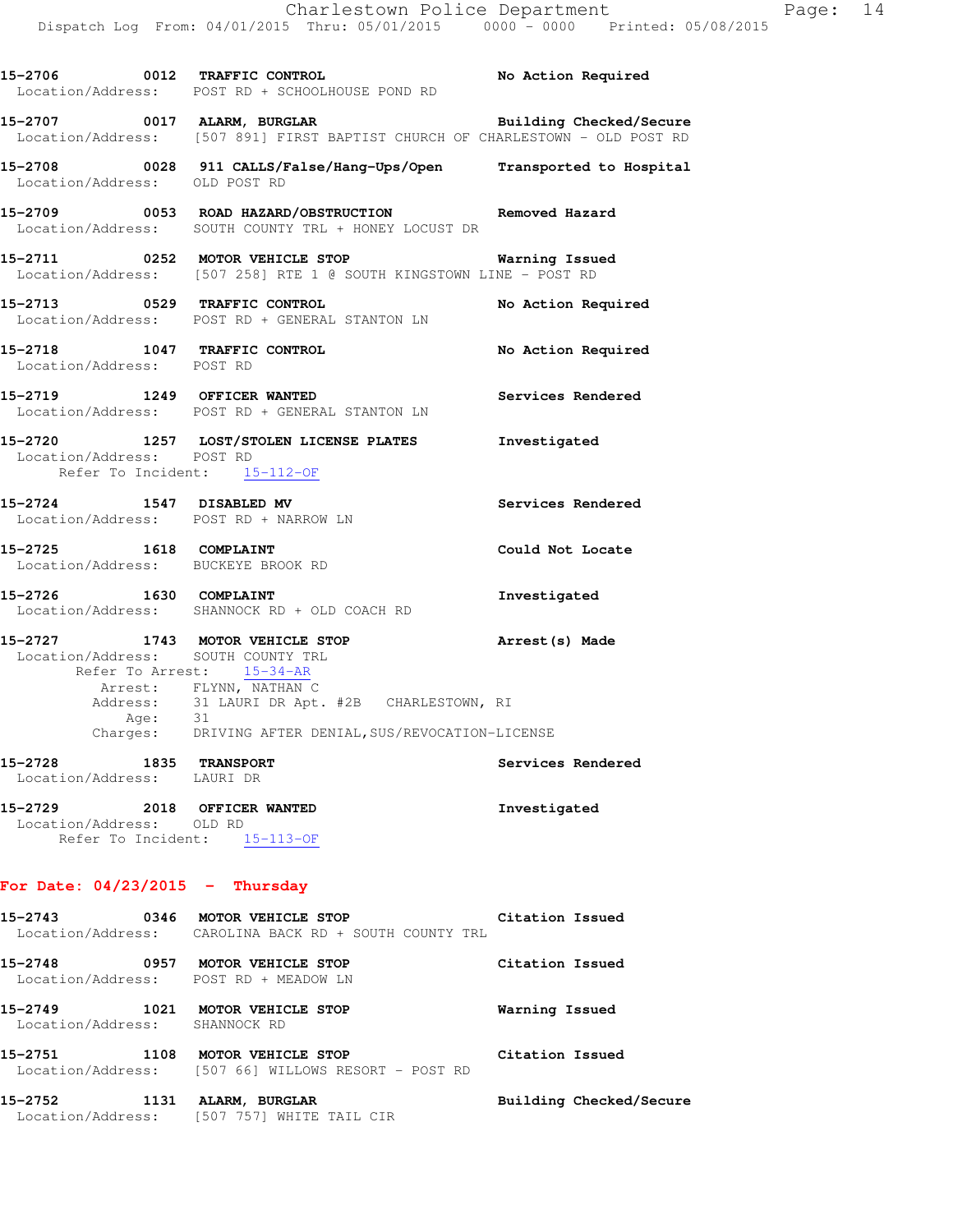| 15-2754 1203 COMPLAINT<br>Location/Address: COUNTRY DR |                                                                                                                                 | Investigated          |
|--------------------------------------------------------|---------------------------------------------------------------------------------------------------------------------------------|-----------------------|
|                                                        | 15-2755 1236 POLICE INFORMATION<br>Location/Address: BISCUIT CITY RD                                                            | Warning Issued        |
|                                                        | 15-2757 1413 MOTOR VEHICLE STOP<br>Location/Address: POST RD + TAMANACO DR                                                      | No Action Required    |
|                                                        | 15-2758 1427 MOTOR VEHICLE STOP<br>Location/Address: POST RD + PROSSER TRL                                                      | <b>Warning Issued</b> |
|                                                        | 15-2759 1525 ROAD HAZARD/OBSTRUCTION Removed Hazard<br>Location/Address: POST RD + SCHOOLHOUSE POND RD                          |                       |
|                                                        | 15-2760 1530 TRAFFIC CONTROL 15-2760 Warning Issued<br>Location/Address: SHANNOCK RD + OLD COACH RD                             |                       |
| Location/Address: BUCKEYE BROOK RD                     | 15-2761 1552 TRAFFIC CONTROL                                                                                                    | Warning Issued        |
|                                                        | 15-2762 1637 POLICE INFORMATION Services Rendered<br>Location/Address: [507 25] BURLINGAME - MANAGEMENT AREA - BUCKEYE BROOK RD |                       |
|                                                        | 15-2765 2057 SUSPICIOUS ACTIVITY/VEHICLE Services Rendered<br>Location/Address: [507 31] BLUE SHUTTERS BEACH - EAST BEACH RD    |                       |

**15-2767 2211 SUSPICIOUS ACTIVITY/VEHICLE Could Not Locate**  Location/Address: DRIFTWOOD DR

**For Date: 04/24/2015 - Friday**

| 15–2778 | 0454 | MOTOR VEHICLE STOP                                                    | Warning Issued  |
|---------|------|-----------------------------------------------------------------------|-----------------|
|         |      | Location/Address: @ RICHMOND LINE - ALTON CAROLINA RD                 |                 |
| 15-2781 | 0521 | MOTOR VEHICLE STOP<br>Location/Address: POST RD + SCHOOLHOUSE POND RD | Citation Issued |
| 15–2782 | 0606 | MVA - Minor<br>Location/Address: WORDEN'S POND RD                     | Report Taken    |

Refer To Incident: 15-114-OF **15-2783 0640 MOTOR VEHICLE STOP Citation Issued**  Location/Address: [507 261] RTE 1 @ STATE GARAGE - POST RD

**15-2785 0758 ALARM, BURGLAR Building Checked/Secure**  Location/Address: [507 678] SANDPIPER LN

**15-2786 0839 ALARM, BURGLAR Services Rendered**  Location/Address: [507 678] SANDPIPER LN

**15-2787 0855 ALARM, BURGLAR Services Rendered**  Location/Address: [507 678] SANDPIPER LN

**15-2788 1011 OFFICER WANTED Investigated**  Location/Address: SOUTH COUNTY TRL

**15-2789 1023 ALARM, BURGLAR False Alarm**  Location/Address: [507 726] COVE DR

**15-2790 1050 WELL BEING CHECK Investigated**  Location/Address: SHUMANKANUC HILL RD

**15-2791 1100 OFFICER WANTED Investigated**  Location/Address: SHANNOCK RD

**15-2793 1147 MOTOR VEHICLE STOP Warning Issued**  Location/Address: KING'S FACTORY RD

**15-2794 1202 ALARM, FIRE No Action Required**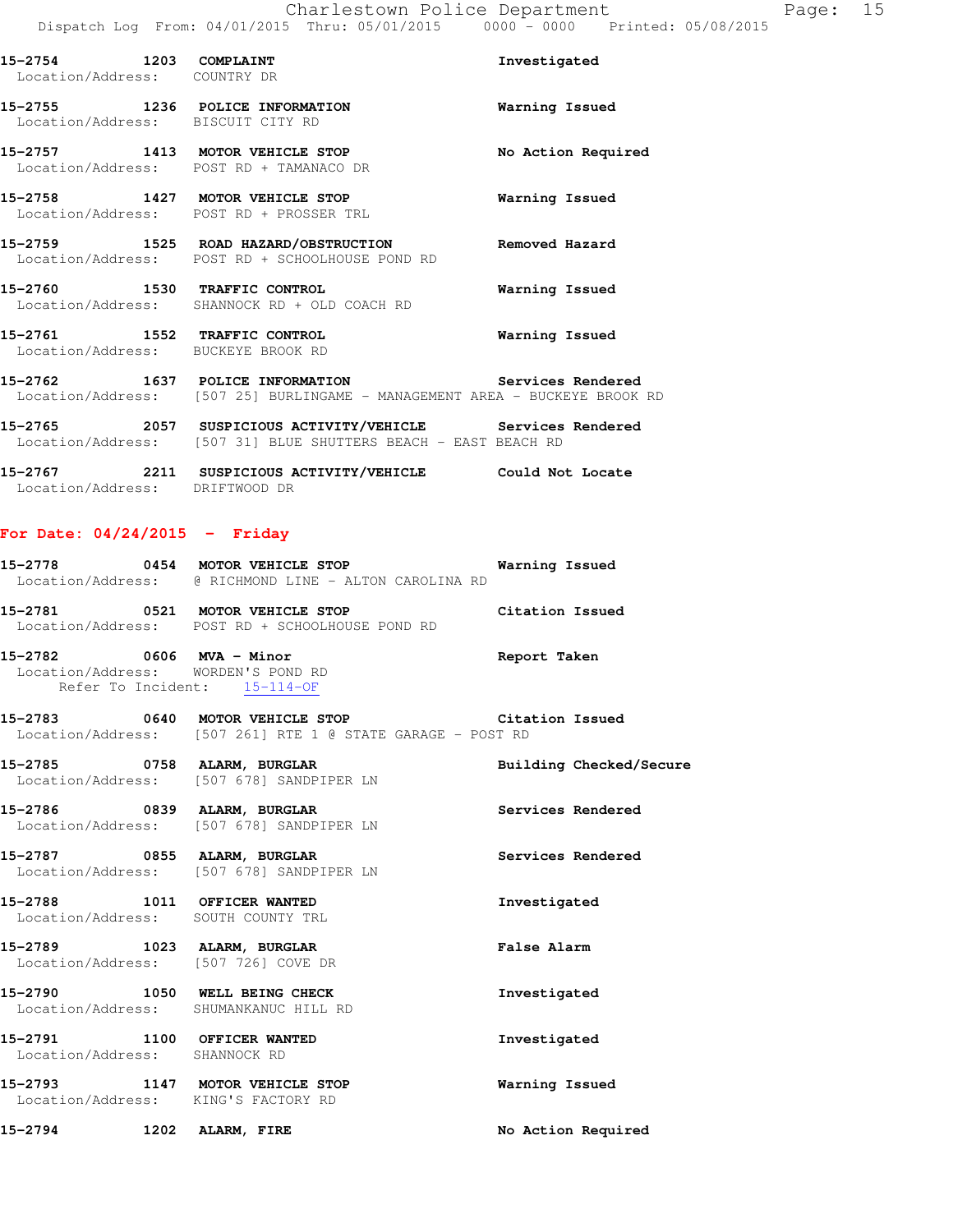|                                                                           | Dispatch Log From: 04/01/2015 Thru: 05/01/2015 0000 - 0000 Printed: 05/08/2015                                                                                         | Charlestown Police Department | Page: 16 |  |
|---------------------------------------------------------------------------|------------------------------------------------------------------------------------------------------------------------------------------------------------------------|-------------------------------|----------|--|
|                                                                           | Location/Address: [507 1] CHARLESTOWN TOWN HALL - SOUTH COUNTY TRL                                                                                                     |                               |          |  |
|                                                                           | 15-2796 1610 ALARM, BURGLAR False Alarm Location/Address: OLD COACH RD                                                                                                 |                               |          |  |
|                                                                           | 15-2797 1650 FOLLOW-UP INVESTIGATION Investigated<br>Location/Address: [507 642] CHARLESTOWN POLICE DEPARTMENT - OLD POST RD                                           |                               |          |  |
| 15-2798 1735 COMPLAINT<br>Location/Address: POST RD                       |                                                                                                                                                                        | Investigated                  |          |  |
| Location/Address: ROSS HILL RD                                            | 15-2799 1740 OFFICER WANTED                                                                                                                                            | Taken to Family/Guardia       |          |  |
|                                                                           | 15-2801 1930 SUSPICIOUS ACTIVITY/VEHICLE Services Rendered<br>Location/Address: [507 20] NINIGRET PARK - PARK LN                                                       |                               |          |  |
| Location/Address: ROSS HILL RD                                            | 15-2802 2036 MOTOR VEHICLE COMPLAINT Unfounded                                                                                                                         |                               |          |  |
| Location/Address: THIRD ST                                                | 15-2803 2105 ALARM, BURGLAR BURGLAR Building Checked/Secure                                                                                                            |                               |          |  |
| For Date: $04/25/2015$ - Saturday                                         |                                                                                                                                                                        |                               |          |  |
|                                                                           | 15-2809 0245 MOTOR VEHICLE STOP 6 Warning Issued<br>Location/Address: POST RD + KING'S FACTORY RD                                                                      |                               |          |  |
| Refer To Incident: 15-115-OF                                              | 15-2817 0856 COMPLAINT 15-2817 Investigated<br>Location/Address: [507 642] CHARLESTOWN POLICE DEPARTMENT - OLD POST RD                                                 |                               |          |  |
|                                                                           | 15-2818 1028 MOTOR VEHICLE COMPLAINT Taken/Refered to Other<br>Location/Address: [507 258] RTE 1 @ SOUTH KINGSTOWN LINE - POST RD                                      |                               |          |  |
|                                                                           | 15-2820 1143 SUSPICIOUS ACTIVITY/VEHICLE Services Rendered<br>Location/Address: [507 208] HITCHING POST - POST RD                                                      |                               |          |  |
|                                                                           | 15-2821 1149 MOTOR VEHICLE STOP 6 Warning Issued<br>Location/Address: [507 261] RTE 1 @ STATE GARAGE - POST RD                                                         |                               |          |  |
| 15-2823<br>Location/Address: GRANDVIEW DR                                 | 1440 FIRE, OTHER                                                                                                                                                       | Investigated                  |          |  |
| 1450 COMPLAINT<br>15-2824<br>Location/Address: BUCKEYE BROOK RD           |                                                                                                                                                                        | Unfounded                     |          |  |
| 15-2825 1529 MOTOR VEHICLE STOP<br>Location/Address: BURLINGAME - POST RD | Refer To Arrest: 15-35-AR<br>Arrest: LALLI, NICHOLAS<br>Address: 3835 OLD POST RD CHARLESTOWN, RI<br>Age: 49<br>Charges: OBT/ MONEY-FALSE PRETENSE/PERSONATION/0 \$500 | Arrest (s) Made               |          |  |
| 15-2827<br>Location/Address: KING'S FACTORY RD                            | 1755 911 CALLS/False/Hang-Ups/Open                                                                                                                                     | No Action Required            |          |  |
| 15-2828 1808 FIRE, BRUSH                                                  | Location/Address: PROSSER TRL + SANCTUARY RD                                                                                                                           | Extinquished                  |          |  |
| 15-2830                                                                   | 2132 SUSPICIOUS ACTIVITY/VEHICLE No Action Required<br>Location/Address: [507 252] GENERAL STANTON INN - OLD POST RD                                                   |                               |          |  |
| For Date: $04/26/2015$ - Sunday                                           |                                                                                                                                                                        |                               |          |  |

**15-2841 0709 TRANSPORT Services Rendered**  Location/Address: [507 642] CHARLESTOWN POLICE DEPARTMENT - OLD POST RD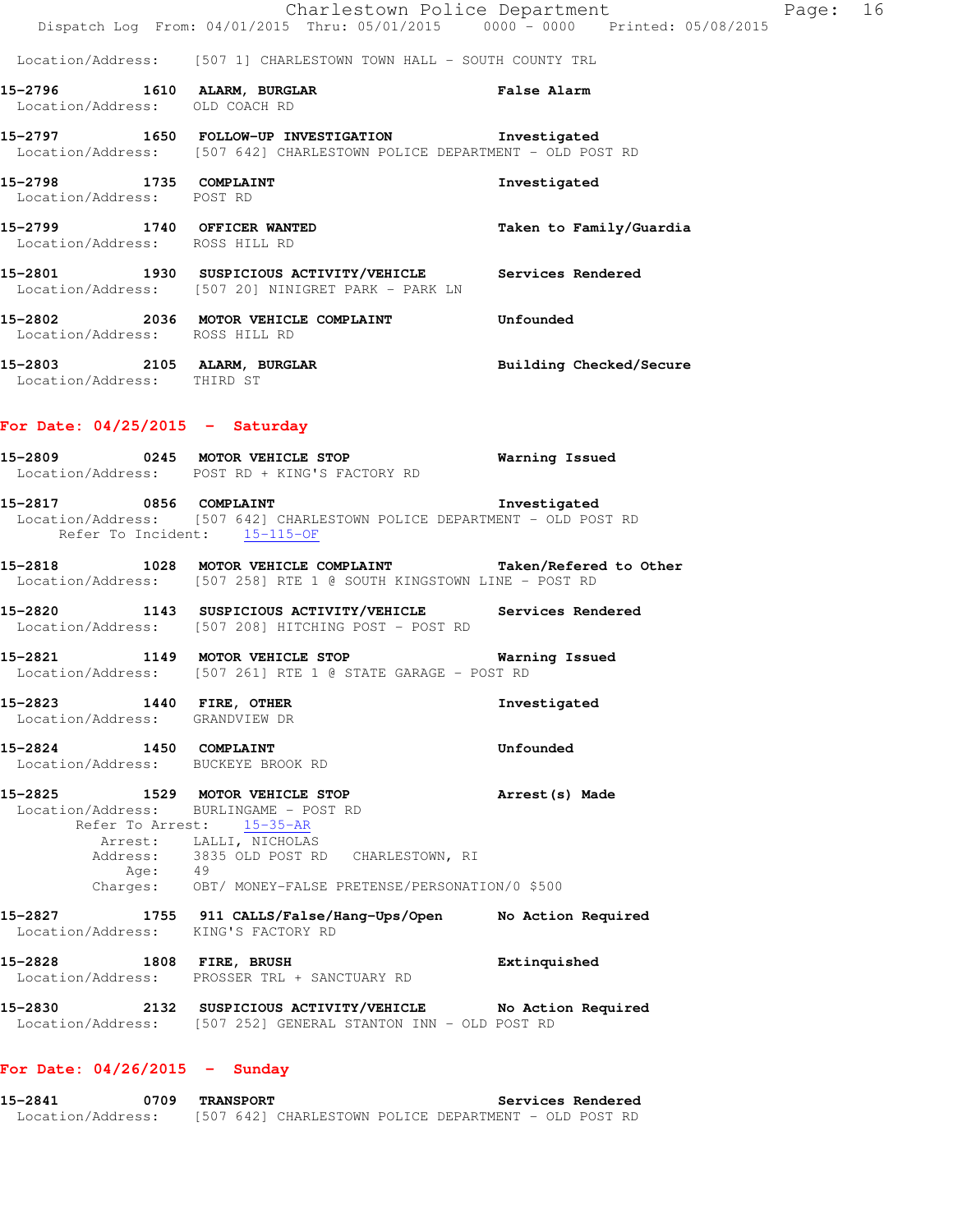|                                                                     | Dispatch Log From: 04/01/2015 Thru: 05/01/2015 0000 - 0000 Printed: 05/08/2015                              | Charlestown Police Department | Page: 17 |  |
|---------------------------------------------------------------------|-------------------------------------------------------------------------------------------------------------|-------------------------------|----------|--|
| Refer To Accident: 15-50-AC                                         | 15-2842 0826 MVA - Minor Controller Report Taken<br>Location/Address: SOUTH COUNTY TRL + CAROLINA BACK RD   |                               |          |  |
|                                                                     | 15-2844 1147 FIRE, OTHER Taken/Refered to Other<br>Location/Address: RIVERSIDE TREE FARM - BURDICKVILLE RD  |                               |          |  |
|                                                                     | 15-2846 1329 ASSIST OTHER AGENCY Could Not Locate<br>Vicinity of: [507 201] KENYON INDUSTRIES - SHERMAN AVE |                               |          |  |
| 15-2847 1626 ANIMAL COMPLAINT<br>Location/Address: BURDICKVILLE RD  |                                                                                                             | Taken/Refered to Other        |          |  |
|                                                                     | 15-2848 1819 MOTOR VEHICLE STOP<br>Location/Address: SOUTH COUNTY TRL + POST RD                             | Warning Issued                |          |  |
| Refer To Accident: 15-51-AC                                         | 15-2854 2248 MVA - Minor<br>Vicinity of: MATUNUCK SCHOOLHOUSE RD                                            | Investigated                  |          |  |
| For Date: $04/27/2015$ - Monday                                     |                                                                                                             |                               |          |  |
| Location/Address: POST RD + PROSSER TRL                             | 15-2861 0559 TRAFFIC CONTROL                                                                                | Services Rendered             |          |  |
| Location/Address: KING'S FACTORY RD<br>Refer To Incident: 15-116-OF | 15-2865 0925 FOLLOW-UP INVESTIGATION Could Not Locate                                                       |                               |          |  |
| Location/Address: POST RD                                           | 15-2867 0959 TRAFFIC CONTROL                                                                                | No Action Required            |          |  |
| Location/Address: SOUTH COUNTY TRL                                  | 15-2868 1125 ROAD HAZARD/OBSTRUCTION Services Rendered                                                      |                               |          |  |
|                                                                     | 15-2869 1139 TRAFFIC CONTROL<br>Location/Address: POST RD                                                   | No Action Required            |          |  |
|                                                                     | 15-2870 1149 MOTOR VEHICLE STOP<br>Location/Address: POST RD + FALCONE LN                                   | Warning Issued                |          |  |
|                                                                     | 15-2871 1327 MOTOR VEHICLE STOP<br>Location/Address: POST RD + LAKESIDE DR                                  | Warning Issued                |          |  |
| 15-2872 1420 TRAFFIC CONTROL                                        | Location/Address: SOUTH SHORE - POST RD                                                                     | No Action Required            |          |  |
| Location/Address: ROSS HILL RD<br>Refer To Incident: 15-117-OF      | 15-2873 1620 LOST/STOLEN LICENSE PLATES                                                                     | Report Taken                  |          |  |
| 15-2874 1723 TRAFFIC CONTROL                                        | Location/Address: POST RD + EAST BEACH RD                                                                   | Services Rendered             |          |  |
| 15-2875 1942 COMPLAINT<br>Location/Address: WEST BEACH RD           | Refer To Incident: 15-118-OF                                                                                | Report Taken                  |          |  |
|                                                                     | 15-2876 1948 SUSPICIOUS ACTIVITY/VEHICLE<br>Location/Address: KEITH DR + MATUNUCK SCHOOLHOUSE RD            | Services Rendered             |          |  |

**15-2877 2347 MVA - Minor Investigated**  Location/Address: [507 88] EAST WEST MARKET - POST RD Refer To Accident: 15-52-AC

## **For Date: 04/28/2015 - Tuesday**

| 15-2878           | 0007 | MOTOR VEHICLE STOP | Citation Issued |  |
|-------------------|------|--------------------|-----------------|--|
| Location/Address: |      | KING TOM DR        |                 |  |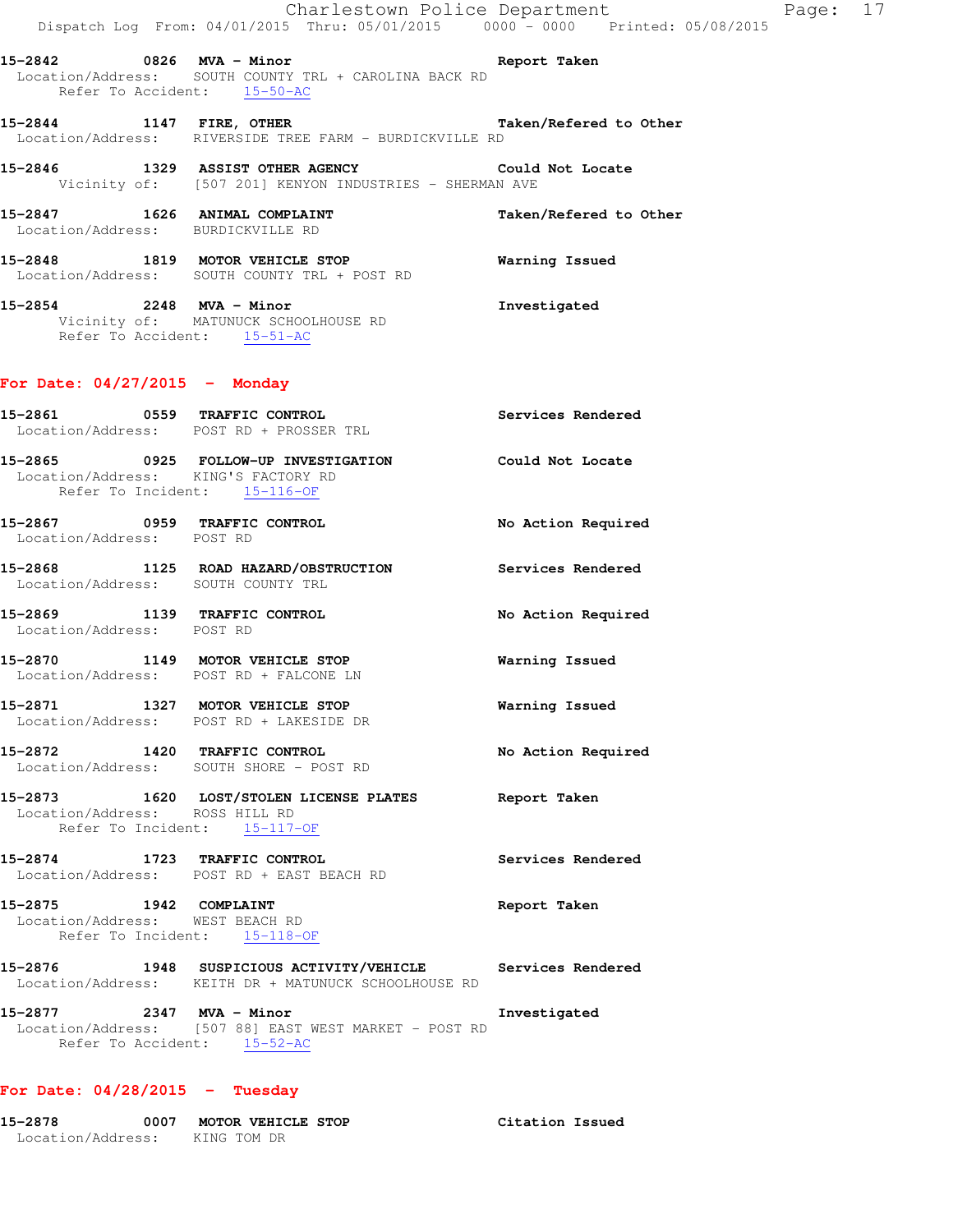| 15-2879 0042 TRANSPORT             | Location/Address: BUCKEYE BROOK RD                                                                                            | Services Rendered     |
|------------------------------------|-------------------------------------------------------------------------------------------------------------------------------|-----------------------|
|                                    | 15-2887 0903 OFFICER WANTED<br>Location/Address: SOUTH SHORE - POST RD                                                        | Could Not Locate      |
|                                    | 15-2889 0954 MOTOR VEHICLE STOP<br>Location/Address: POST RD + PROSSER TRL                                                    | Warning Issued        |
|                                    | 15-2890 1018 MOTOR VEHICLE STOP <b>WATER</b> Warning Issued<br>Location/Address: POST RD + FALCONE LN                         |                       |
| 15-2891 1246 ALARM, FIRE           | Location/Address: [507 220] SHERMAN AND SON'S UPHOLSTRY - SOUTH COUNTY TRL                                                    | Investigated          |
| Location/Address: POST RD          | 15-2892 1316 TRAFFIC CONTROL                                                                                                  | No Action Required    |
| Refer To Incident: 15-120-OF       | 15-2893 1528 ANIMAL COMPLAINT 15-2893 Report Taken<br>Location/Address: [507 642] CHARLESTOWN POLICE DEPARTMENT - OLD POST RD |                       |
| Location/Address: LAURI DR         | 15-2894 1534 ANIMAL COMPLAINT                                                                                                 | No Action Required    |
|                                    | 15-2896 1613 TRAFFIC CONTROL<br>Location/Address: POST RD + KING'S FACTORY RD                                                 | Services Rendered     |
| Location/Address: PIETILA RD       | 15-2897 1620 ANIMAL COMPLAINT                                                                                                 | Investigated          |
|                                    | 15-2898 1648 MOTOR VEHICLE STOP<br>Location/Address: SOUTH KINGSTOWN - POST RD                                                | <b>Warning Issued</b> |
|                                    | 15-2899 1724 MOTOR VEHICLE STOP 6 Warning Issued<br>Location/Address: [507 45] RIPPY'S LIQUOR MART - SOUTH COUNTY TRL         |                       |
| Location/Address: POST RD          | 15-2901 1823 COMPLAINT                                                                                                        | Could Not Locate      |
|                                    | 15-2904 1941 ASSIST CITIZEN<br>Location/Address: [507 72] CUMBERLAND FARMS - OLD POST RD                                      | Services Rendered     |
| Location/Address: OLD POST RD      | 15-2907 2226 ASSIST OTHER POLICE DEPT Could Not Locate                                                                        |                       |
|                                    | 15-2910 2352 MOTOR VEHICLE STOP<br>Location/Address: POST RD + SCHOOLHOUSE POND RD                                            | Warning Issued        |
| For Date: $04/29/2015$ - Wednesday |                                                                                                                               |                       |
|                                    | 15-2911 0003 MOTOR VEHICLE STOP<br>Location/Address: POST RD + FALCONE LN                                                     | Warning Issued        |
|                                    | 15-2915 0124 MOTOR VEHICLE STOP<br>Location/Address: POST RD + NARROW LN                                                      | Warning Issued        |
|                                    | 15-2918 0233 SUSPICIOUS ACTIVITY/VEHICLE<br>Vicinity of: CAROLINA BACK RD                                                     | No Action Required    |
|                                    | 15-2920 0549 MOTOR VEHICLE STOP<br>Location/Address: POST RD + LAKESIDE DR                                                    | Warning Issued        |

**15-2929 1109 MOTOR VEHICLE STOP No Action Required**  Location/Address: POST RD + TAMANACO DR

**15-2930 1122 TRAFFIC CONTROL Services Rendered**  Location/Address: [507 258] RTE 1 @ SOUTH KINGSTOWN LINE - POST RD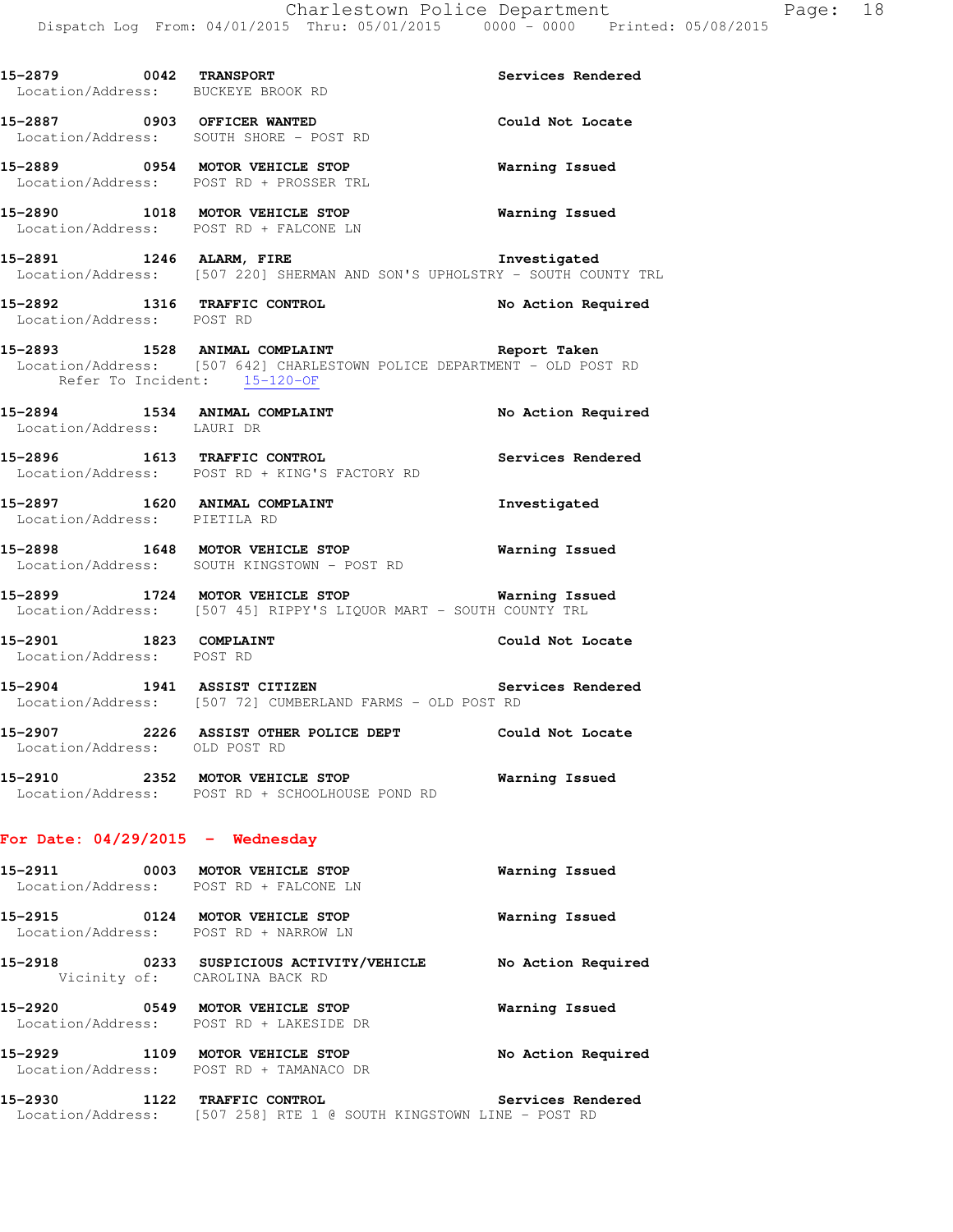|                                                                    | Dispatch Log From: 04/01/2015 Thru: 05/01/2015 0000 - 0000 Printed: 05/08/2015                                                   | Charlestown Police Department | Page: 19 |  |
|--------------------------------------------------------------------|----------------------------------------------------------------------------------------------------------------------------------|-------------------------------|----------|--|
| Location/Address: POST RD                                          | 15-2931 1524 MOTOR VEHICLE COMPLAINT Taken/Refered to Other                                                                      |                               |          |  |
| Location/Address: SOUTH COUNTY TRL                                 | 15-2932 1544 FOLLOW-UP INVESTIGATION Report Taken                                                                                |                               |          |  |
|                                                                    | 15-2933 1608 MOTOR VEHICLE STOP<br>Location/Address: POST RD + SCHOOLHOUSE POND RD                                               | Warning Issued                |          |  |
| Location/Address: SUNSET DR                                        | 15-2934 1613 ALARM, FIRE                                                                                                         | Taken/Refered to Other        |          |  |
|                                                                    | 15-2935 1618 MOTOR VEHICLE STOP 6 Warning Issued<br>Location/Address: [507 100] RTE 1 @ FIORES - POST RD                         |                               |          |  |
| 15-2936 1629 FIRE, OTHER                                           | Location/Address: [507 861] SOUTH COUNTY HABITAT FOR HUMANITY - SHANNOCK RD                                                      | Extinquished                  |          |  |
| Location/Address: CAROLINA BACK RD<br>Refer To Incident: 15-122-OF | 15-2937 1714 OFFICER WANTED                                                                                                      | Report Taken                  |          |  |
|                                                                    | <br> 15-2940 1831 ALARM, BURGLAR               Building Checked/Secure<br>Location/Address: [507 866] TOP GUNS RI - CROSSLAND ST |                               |          |  |
| Location/Address: SOUTH COUNTY TRL                                 | 15-2941 1837 VANDALISM                                                                                                           | Investigated                  |          |  |
| Refer To Incident: 15-123-OF                                       | 15-2942 1922 DOMESTIC/Assault/Diso/Other Peace Restored<br>Location/Address: SHUMANKANUC HILL RD                                 |                               |          |  |
|                                                                    | 15-2943 2058 COMPLAINT<br>Location/Address: [507 261] RTE 1 @ STATE GARAGE - POST RD                                             | Removed Hazard                |          |  |
| For Date: $04/30/2015$ - Thursday                                  |                                                                                                                                  |                               |          |  |
| Vicinity of: NARROW LN                                             | 15-2945 0047 DOMESTIC/Assault/Diso/Other Investigated                                                                            |                               |          |  |
| 15-2946 0114 ALARM, BURGLAR                                        | Location/Address: [507 455] SHIRLEY DR                                                                                           | Investigated                  |          |  |
|                                                                    | 15-2949 0516 MOTOR VEHICLE STOP No Action Required<br>Location/Address: BEST WAY GAS STATION LOT - POST RD                       |                               |          |  |
|                                                                    | 15-2954 0845 TRAFFIC CONTROL<br>Location/Address: SEA BREEZE AVE + WEST BEACH RD                                                 | No Action Required            |          |  |
|                                                                    | 15-2955 0957 MOTOR VEHICLE STOP <b>WATILLE STOP</b> Warning Issued<br>Vicinity of: [507 28] SIMPLE PEASURES - SOUTH COUNTY TRL   |                               |          |  |
|                                                                    | 15-2956 1138 DISABLED MV Services Rendered<br>Location/Address: [507 260] RTE 1 @ GENERAL STANTON INN - POST RD                  |                               |          |  |
| Location/Address: CLEARVIEW RD                                     | 15-2957 1144 FIRE, OTHER                                                                                                         | Investigated                  |          |  |
|                                                                    | 15-2958 1158 MOTOR VEHICLE STOP<br>Location/Address: POST RD + PROSSER TRL                                                       | Warning Issued                |          |  |
| 15-2959 1323 COMPLAINT<br>Location/Address: NARROW LN              |                                                                                                                                  | Services Rendered             |          |  |
|                                                                    | 15-2961 1725 MOTOR VEHICLE STOP<br>Location/Address: PARK LN + OLD POST RD                                                       | Warning Issued                |          |  |
|                                                                    | 15-2962 1743 MOTOR VEHICLE STOP 6 Warning Issued<br>Location/Address: CAROLINA BACK RD + SOUTH COUNTY TRL                        |                               |          |  |